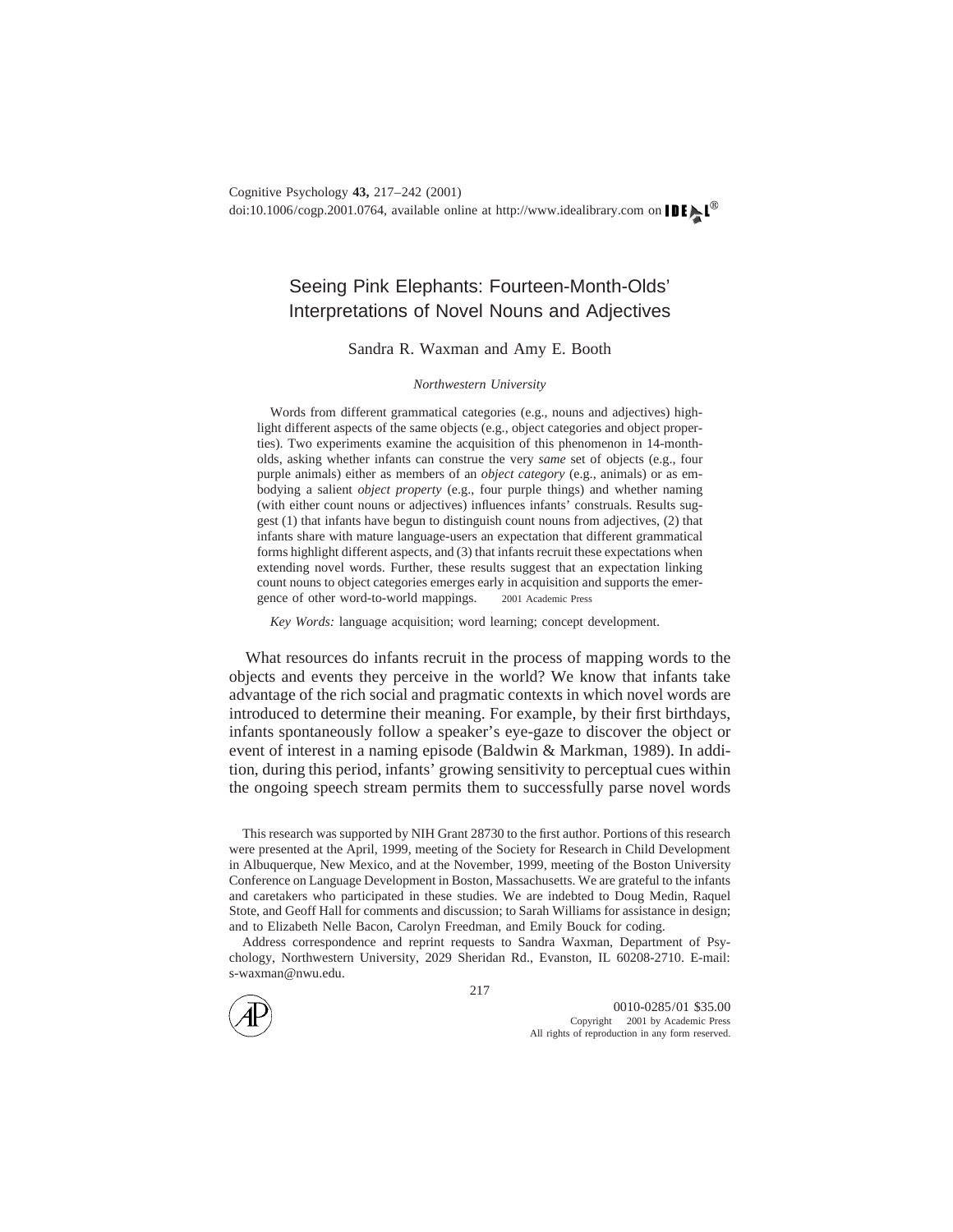from familiar ones (Jusczyk & Kemler-Nelson, 1996; Morgan & Demuth, 1996; Werker, Lloyd, Pegg, & Polka, 1996) and to distinguish open class from closed class words (Shi, Werker, & Morgan, 1999).

However impressive these early social and perceptual achievements may be, they are not (singly or jointly) sufficient for successfully mapping a novel word to its meaning. This is because many different words—indeed many different *types* of words—may be offered in a naming episode. Importantly, each type of word highlights a different aspect of the observed scene. For example, for speakers of English, count nouns (''Look, it's an elephant'') typically refer to the named object itself and are extended spontaneously to other members of the same object kind (other elephants); proper nouns (''Look, it's Babar'') refer to the named individual, but are not extended further; and adjectives (''Look, it's pink''), which refer not to the individual itself, but to a property of the named individual, are extended to other objects sharing that property.

By the time they are 2 years of age, infants appear to be sensitive to many of these word-to-world links (for a review, see Waxman, 1998 or Woodward and Markman, 1998). But which of these links, if any, are available at the onset of lexical acquisition? We have proposed that infants begin the task of word learning with a broad expectation that novel open class words (including both nouns and adjectives) highlight commonalities among objects and that this initial expectation is then fine-tuned on the basis of infants' experience with the specific word-to-world links encountered in the native language under acquisition (Waxman, 1999; Waxman & Markow, 1995; Waxman, Senghas, & Benveniste, 1997). We have further proposed that as infants' expectations become fine-tuned, they will first distinguish the nouns (from among the other grammatical forms) and map them to objects and categories of objects (rather than properties of objects or actions in which they are engaged) (Waxman, in press).

In support of this proposal, we begin with a brief review of the influence of novel words on infants' behavior at the onset of lexical acquisition. By 9 months of age, infants devote more attention to objects that are named than those that are unnamed (Balaban & Waxman, 1997; Baldwin & Markman, 1989). This increased attention to named objects has consequences for infants' conceptual development. Naming distinct objects (e.g., a dog, horse, monkey, and giraffe) with a *common* name (e.g., animal) serves to highlight commonalities among the objects and, in this way, promotes the formation of object categories (Balaban & Waxman, 1997; Waxman & Markow, 1995; Waxman, 1998). Naming also appears to support the discovery of stable, and perhaps nonobvious, commonalities among the named entities (Gelman, 1996; Gentner & Waxman, 1994). Conversely, naming distinct objects (e.g., ball and duck) with *distinct* names (e.g., ball and duck) promotes the process of object individuation at 10 months (Xu, 1999). Thus, even before infants begin to produce words on their own, naming promotes attention to individu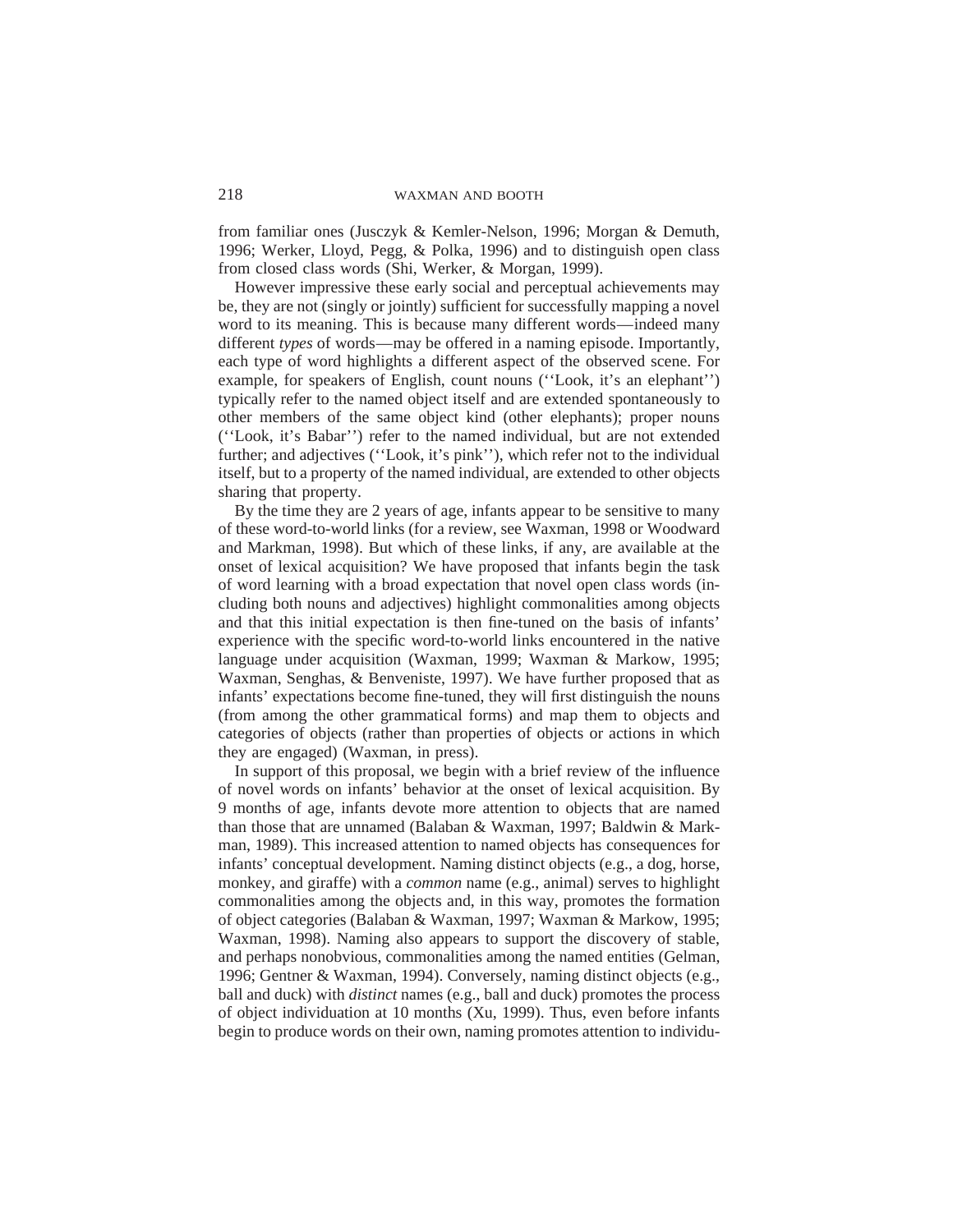als and to categories of objects. The early link between object naming and categorization was first revealed in a series of novelty-preference tasks (Waxman & Markow, 1995), in which 12- to 13-month-old infants were familiarized to members of a given object category (e.g., four different animals). At test, they saw (a) a new member of the now-familiar object category (e.g., another animal) and (b) an object from a contrasting object category (e.g., a fruit). Infants in these experiments revealed an important role for naming in categorization. When the familiarization objects were introduced in conjunction with a novel word (either a count noun or an adjective), infants successfully formed superordinate-level object categories (e.g., animal and vehicle). Those in a No Word control condition failed to do so.

The difference between performance with novel words and without them illustrates, first, that infants reliably detect novel words in fluent, infantdirected speech and, second, that novel words (either count nouns or adjectives) support the formation of object categories. Importantly, this link between naming and categorization is in place early enough to support infants in their earliest efforts to map words to meaning (Balaban & Waxman, 1997; Fulkerson & Haaf, 1998; Waxman & Markow, 1995).

In subsequent work, we asked whether infants link novel words specifically to object categories (e.g., *elephant* and *animal*) or whether they link words to a wider range of groupings, including, for example, property-based commonalities (e.g., *pink things* and *lumpy things*) (Waxman, 1999). To address this question, we maintained the logic and design of Waxman and Markow's original paradigm, but shifted the focus from object categories to object properties. Infants were familiarized to four objects, but this time, the commonality among the objects was property-based [either color (e.g., purple cat, purple plate, purple spatula, and purple bottle) or texture (e.g., rough cup, rough ball, rough hat, and rough boot)]. At test, all infants were presented with (1) an object with the now-familiar object property (e.g., a purple horse) and  $(2)$  an object with a novel object property  $(e.g., a blue horse)$ . If infants attended to the property-based commonalities among the familiarization objects, then they should reveal a preference for the object with the novel property at test (e.g., the blue horse). If infants attended to the categorybased commonalities among the familiarization objects, they should reveal no novelty preferences, since both test objects are members of the nowfamiliar object category (e.g., both are horses). By 13 months of age, infants hearing novel adjectives revealed reliable preferences for the test objects with novel contrastive properties (e.g., the blue horse). This suggests that they attended primarily to property-based commonalities during familiarization. In contrast, infants hearing novel nouns revealed no consistent preferences at test. This suggests that they attended specifically to the categorybased commonalities during familiarization.

Taken together, these two series of experiments provide several insights into infants' expectations regarding word-to-world mappings at the onset of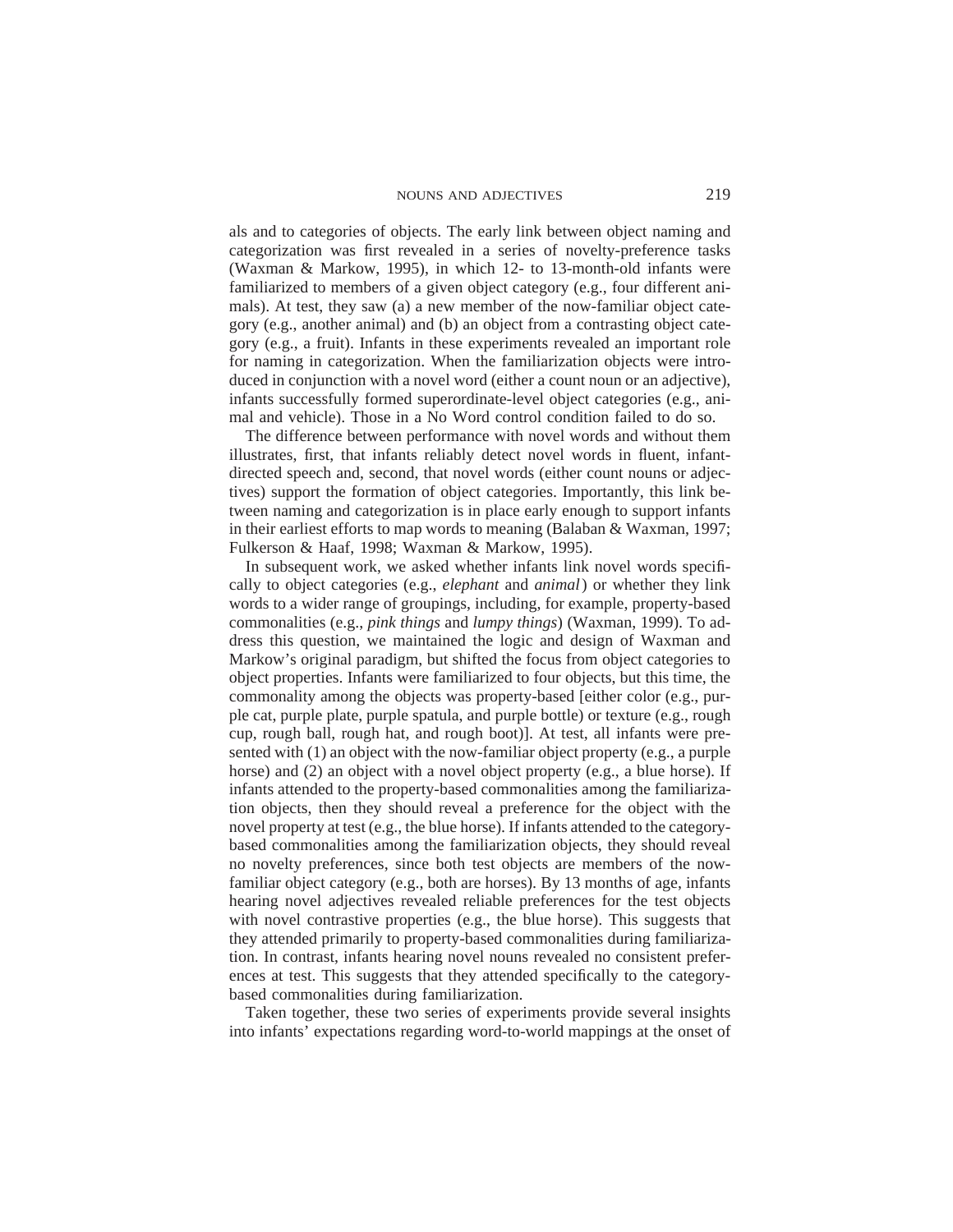lexical acquisition. By 13 months, infants are sensitive to (at least some of ) the distinctions between novel words presented as count nouns versus adjectives, and this sensitivity has consequences on their attention toward objects in novelty-preference tasks. Infants hearing novel count nouns attended specifically to category-based commonalities; nouns did not promote attention to property-based commonalities. Infants hearing novel adjectives attended to both category- and property-based commonalities (Waxman & Markow, 1995; Waxman, 1999). Interestingly then, at this point in development, infants' expectation for count nouns appears to be more finely-tuned than their expectation for adjectives. In sum, although infants' grammatical form distinctions are certainly not as well honed as those of adults, and although their knowledge of categories and properties of objects is certainly not as rich, infants in these experiments do appear to share with adults an expectation that different types of words (count nouns versus adjectives) draw attention to different types of relations among objects.

This is a powerful claim. Unfortunately, however, the support for it is currently rather limited. First, the evidence is based entirely on infants' performance in novelty preference tasks. This leaves open the question of whether infants can actively recruit their expectations in the context of word learning. Second, the evidence that naming promotes attention to object categories has been documented with one set of materials, and the link between naming and attention to object properties has been documented with another. For example, in experiments documenting the contribution of naming to infants' attention to category-based commonalities (Balaban & Waxman, 1997; Fulkerson & Haaf, 1998; Waxman & Markow, 1995), the only consistent relation among the familiarization objects was category-based (e.g., animals). In contrast, in experiments demonstrating the effect of naming on infants' attention to object properties (Waxman, 1999), the only consistent relation shared by the familiarization and test objects was property-based (e.g., purple things).

We have suggested, based on this evidence, that infants' attention to category- and property-based commonalities is mediated primarily by their emerging grammatical form class distinctions. However, it is also possible that the differences observed across experiments reflect nothing more than differences in the materials presented. For no matter how carefully the objects in each independent experiment were chosen, the possibility remains that infants simply found certain relations among objects more salient in some sets of materials than others. On a related note, because the materials in each experiment shared only a single dimension of commonality (either category- or property-based), we cannot ascertain how novel words direct infants' attention when they are faced with objects that share more than a single dimension (e.g., *orange pumpkins* or *furry dogs*). We suspect that under such circumstances, infants would map nouns to object categories and not object properties. However, the influence of novel adjectives in such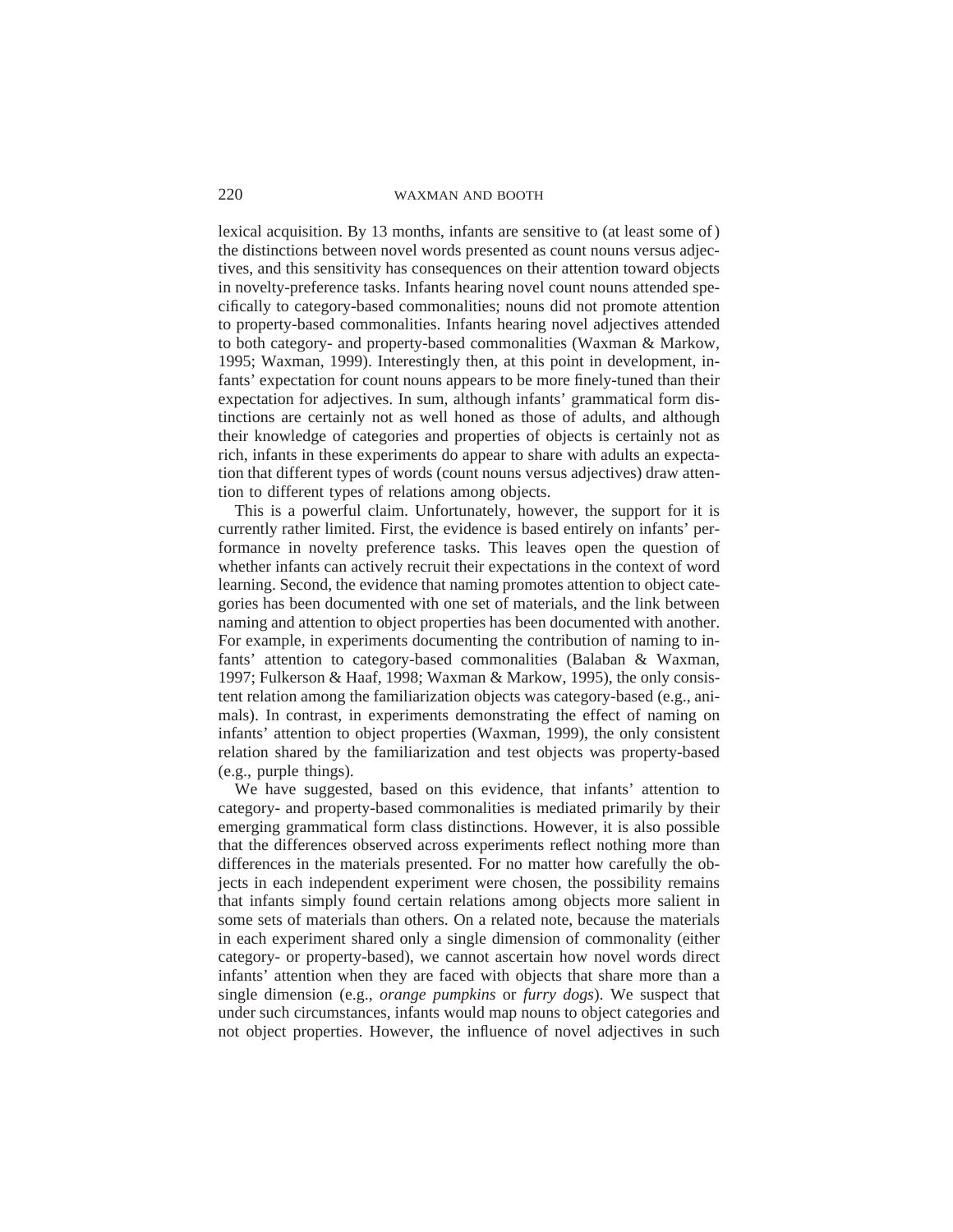cases is less clear. If infants' expectation for the grammatical form adjective is truly general, then infants should be drawn equally to category- and property-based commonalities. But it is also possible that when more than one potential interpretation is available, as is so often case in the natural course of word learning, infants will prefer to map adjectives to one type of commonality over the other.

In the current experiments, we addressed these issues by asking whether 14-month-old infants could construe the very *same* set of objects (e.g., purple animals) either as members of an *object category* (animal) or as embodying an *object property* (purple) and whether this construal would vary systematically as a function of naming. We familiarized infants in all conditions to precisely the same sets of objects. These objects shared both category membership (e.g., animals) and a salient object property (e.g., color: Experiment 1; texture: Experiment  $2$ ).<sup>1</sup>

A second goal of these studies was to bridge a methodological divide between research with infants and preschoolers. During this period, infants advance from producing sparse, single-word utterances (from approximately 9 to 12 months) to creating rich multiword expressions (from approximately 24 months). We have proposed that in the intervening period, infants finetune their general word-learning expectations to develop the more specific expectations characteristic of their native language (Waxman, Senghas, & Benveniste, 1997). Unfortunately, however, our view of this transition is clouded, at least in part, by the difficulties of accommodating the very different behavioral capacities of individuals at either end. *Novelty-preference tasks* have been powerful tools with infants, but are less than ideally suited for children beyond 18 months of age, who lose interest in such tasks. Forced-choice *word-extension tasks* form the backbone of research conducted with toddlers and preschoolers, but lack sensitivity with infants under 16 months of age, who often have difficulty choosing systematically among objects.

If researchers are to trace infants' evolving expectations regarding word learning and conceptual organization during this active developmental period, we must develop methods that are within the behavioral repertoires of

 $1$  Note that this approach is predicated on an assumption that a psychological distinction can be drawn between object categories and object properties. In our view, the distinction between categories and properties is not a sharp one (Goldstone & Barsalou, 1998; Quinn & Eimas, 2000), but that object categories (also known as *kinds, natural kinds,* or *sortals*) can be set apart from other types of groupings (e.g., *pink things,* and *things to pull from a burning house*) on three grounds: object categories (1) are richly structured; (2) capture many commonalities, including deep, nonobvious relations among properties (as opposed to isolated properties); and (3) serve as the basis for induction (Barsalou, 1983; Murphy & Medin, 1985). Developmental evidence indicates that despite the fact that infants and children lack detailed knowledge about many object categories, they clearly expect named object categories to serve these three functions (Gelman, 1996; Gelman & Medin, 1993; Keil, 1994).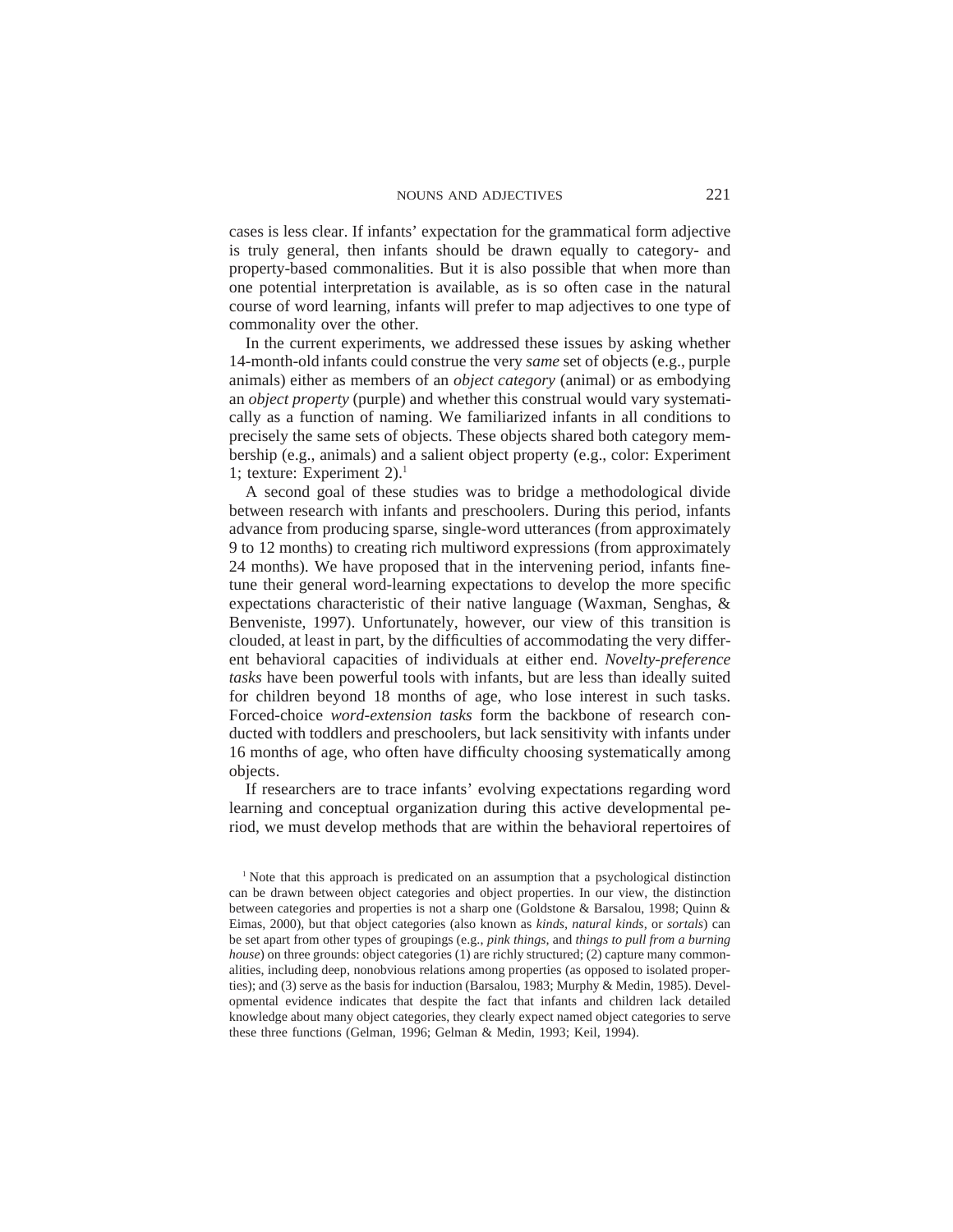individuals throughout this transition. We have therefore developed a new method, wedding features of the novelty-preference and word-extension paradigms. We noticed that 13-month-old infants' ability to choose objects systematically in a word-extension task is improved greatly if they are first permitted to play with the objects briefly (Waxman & Hall, 1993; Waxman & Markow, 1998; Waxman & Namy, 1997). We capitalize on this finding by engaging infants first in a novelty-preference task, during which time they examine two test objects freely. This free exploration lays the groundwork for their participation in a subsequent word-extension task.

# EXPERIMENT 1

In this experiment, we familiarize 14-month-old infants with objects that are members of the same object category and are painted with the same color (e.g., purple horses). The goals were (1) to identify the conditions under which learners construe the very same set of objects (e.g., purple horses) either (a) as members of an object category (horses) or (b) as embodying an object property (e.g., purple), (2) to observe the influence of naming on these construals, and (3) to determine the feasibility of collecting novelty-preference and word-extension data from 14-month-olds.

# Method

#### *Participants*

Forty-eight infants (19 male and 29 female) with a mean age of 14.0 months (range  $= 13.4$ ) to 14.7 months) were recruited from a population of middle-class families in the greater Chicago area**.** All were in the process of acquiring English as a native language. Infants who made clear choices on at least 75% of the word-extension trials (described below) were included in the final sample. Fourteen additional infants were excluded, 12 for failing to reach this criterion, and 2 due to experimenter error.

#### *Materials*

The materials included 52 small commercially manufactured toys, ranging in size from 5.5 to 19 cm. These were selected to form four different sets of 13 objects each (see Table 1 for an example and Appendix A for a complete list). For each set, during familiarization, half of the infants saw four discriminably different objects drawn from the same basic-level category (e.g., four purple horses) while the remaining infants saw four different objects drawn from the same superordinate-level category (e.g., four different purple animals). We included both basic and superordinate-level categories in an effort to ascertain whether infants' expectations for word meaning were influenced by the perceptual and/or conceptual similarity among category members. For each set, there were two types of test pairs, both of which pitted a familiar (e.g., a purple horse) against a novel object. For *Property* test pairs, the novel object was drawn from the same category as the familiarization objects, but had a novel property (e.g., a blue horse). For *Category* test pairs, the novel object had the same property as the familiarization objects, but was drawn from a novel category (e.g., a purple plate).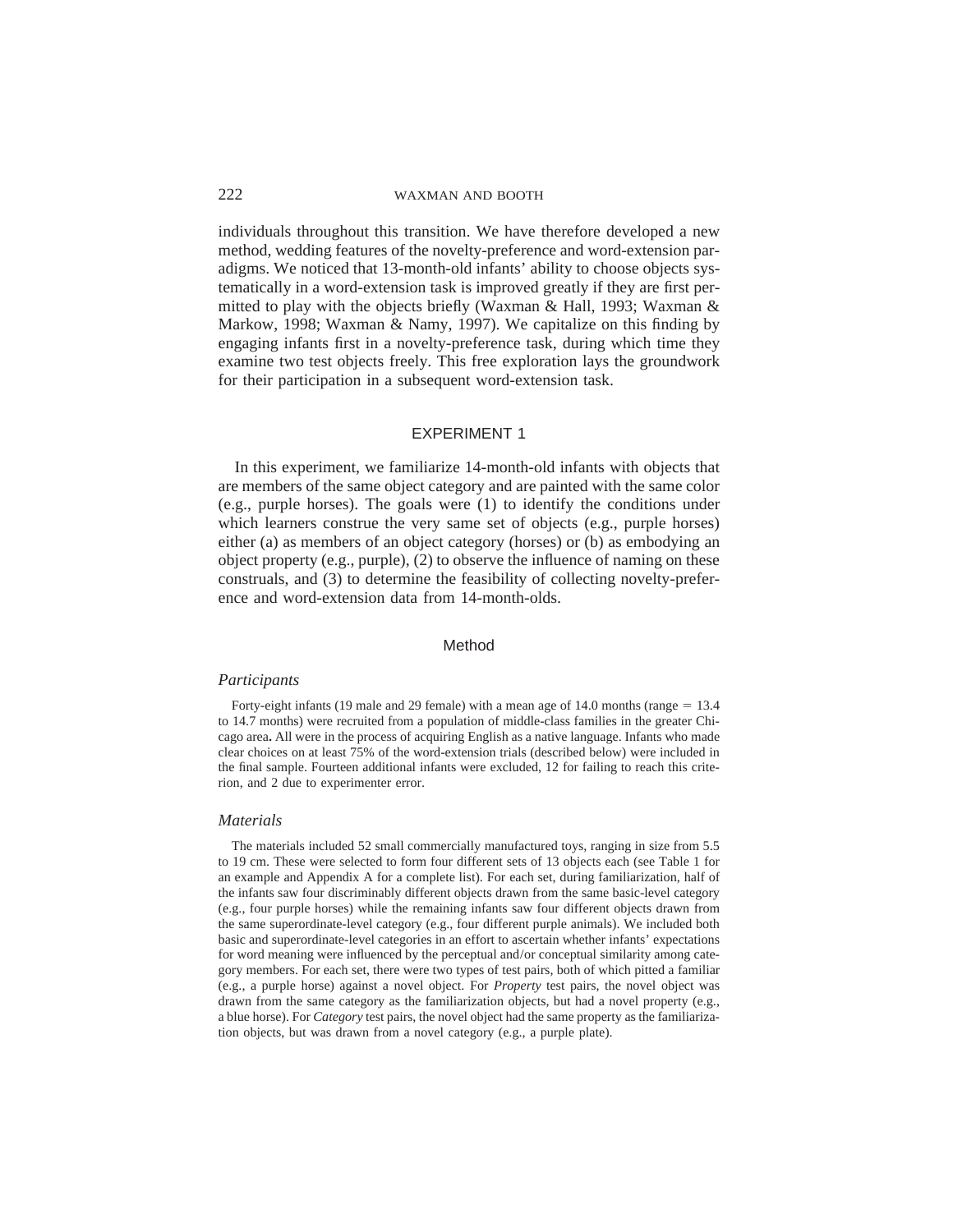|                                                                             | Test            | Property    |                              | Purple horse vs<br>blue horse             |                                       | Rough horse vs<br>smooth horse           |
|-----------------------------------------------------------------------------|-----------------|-------------|------------------------------|-------------------------------------------|---------------------------------------|------------------------------------------|
|                                                                             |                 | Category    |                              | Purple horse vs<br>purple plate           |                                       | Rough horse vs<br>rough plate            |
|                                                                             |                 | Target      | Purple horse                 | Purple dog                                | Rough horse                           | Rough dog                                |
| A Representative Set of Objects in Experiment 1 and Experiment 2<br>TABLE 1 | Contrast        | Distractors | Orange carrot                | Brown rolling pin                         | Smooth pepper                         | Smooth rolling pin                       |
|                                                                             | Familiarization | Trial 2     | 2 Purple horses              | 2 Purple animals<br>(elephant and<br>dog) | 2 Rough horses                        | 2 Rough animals<br>(elephant and<br>dog) |
|                                                                             |                 | Trial 1     | 2 Purple horses              | 2 Purple animals<br>(bear and lion)       | 2 Rough horses                        | 2 Rough animals<br>(bear and lion)       |
|                                                                             |                 |             | Experiment 1: Color<br>Basic | Superordinate                             | Experiment 2: Texture<br><b>Basic</b> | Superordinate                            |

ï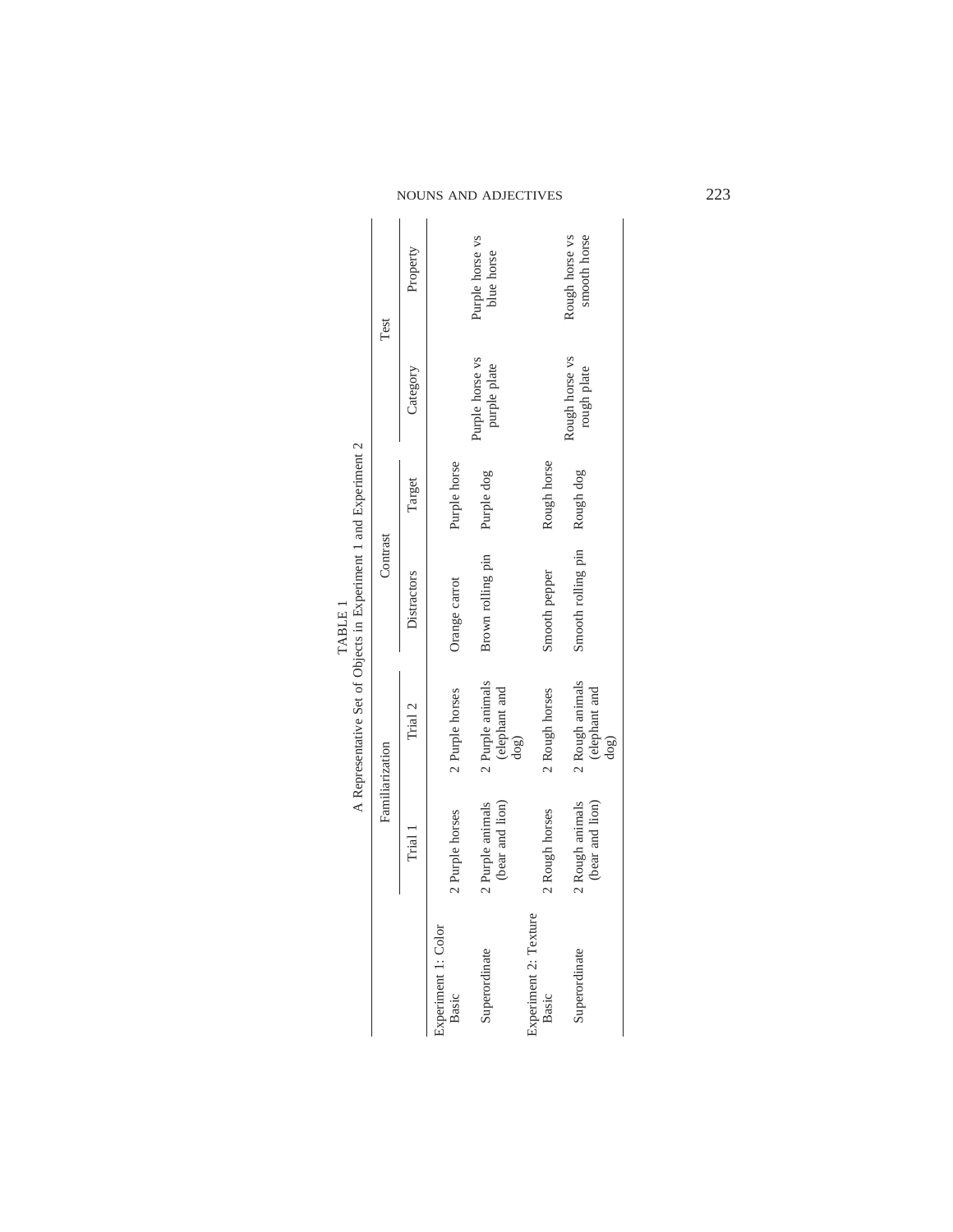*Insuring against a priori preferences among test objects.* In an independent control study, 17 additional infants examined each test pair, in counterbalanced order, for 20 s and were subsequently asked, ''Can you give me one?'' There were no preferences between test objects. Thus, any preferences that emerge in the experiment proper can be attributed to the experimental manipulations.

#### *Procedure*

Infants were tested individually in a laboratory playroom. They sat in an infant-seat, directly across from the experimenter. Parents, who were seated behind their infants, completed the MacArthur Communicative Development Inventory during the experimental session. Parents were instructed not to talk (either to the infant or the experimenter) or to influence in any way the infant's attention. Sessions lasted approximately 15 min and were videotaped for later coding.

The procedure included three distinct phases: familiarization phase, contrast phase, and test phase (see Tables 1 and 2). Each infant completed this procedure with four different sets of objects that were presented in one of two orders. Two basic-level set versions and two superordinate-level set versions were presented to each infant, with an equal number of infants seeing basic-level and superordinate-level sets first. The level of each set presented was counterbalanced within conditions. Twenty-four infants were randomly assigned to either a Noun or an Adjective condition. Infants in both conditions heard infant-directed speech. The conditions differed only in the syntactic context in which the novel words were presented (see below). Within each condition, half of the infants were presented with Property test pairs throughout while the other half were presented with only Category test pairs.

*Familiarization phase.* The experimenter introduced infants to two familiarization objects at a time. In the Noun condition, the experimenter introduced each pair, saying, ''These are *blickets.*'' After 10 s had elapsed, she pointed to each individual within the pair, saying, ''This one is a *blicket* . . . and this one is a *blicket.*'' After another 10 s had elapsed, she removed the first pair and presented the second in precisely the same fashion. In the Adjective condition, she presented each pair saying, ''These are *blickish.*'' After 10 s had elapsed, she pointed to each individual saying, ''This one is *blickish* . . . and this one is *blickish.*'' Infants manipulated the objects freely throughout familiarization.

*Contrast phase.* Next, the experimenter presented a new object (e.g., an orange carrot), drawn from a contrastive object category and embodying a contrastive object property. She shook her head solemnly and said either ''Uh oh! This one is not a *blicket*'' (Noun condition)

|           |                                                                              |                                      |                       | Test                                                               |
|-----------|------------------------------------------------------------------------------|--------------------------------------|-----------------------|--------------------------------------------------------------------|
| Condition | Familiarization:<br>Trials 1 and 2                                           | Contrast                             | Novelty<br>preference | Word extension                                                     |
| Noun      | These are blickets.<br>This one is a<br>blicket and this<br>one is a blicket | Uh-oh, this one is<br>not a blicket! | Look at these!        | This one is a<br>blicket. Can you<br>give me the<br>blicket?       |
| Adjective | These are blickish.<br>This one is<br>blickish and this<br>one is blickish.  | Uh-oh, this one is<br>not blickish!  | Look at these!        | This one is blick-<br>ish. Can you<br>give me the<br>blickish one? |

TABLE 2 A Representative Set of Introductory Phrases in Experiment 1 and Experiment 2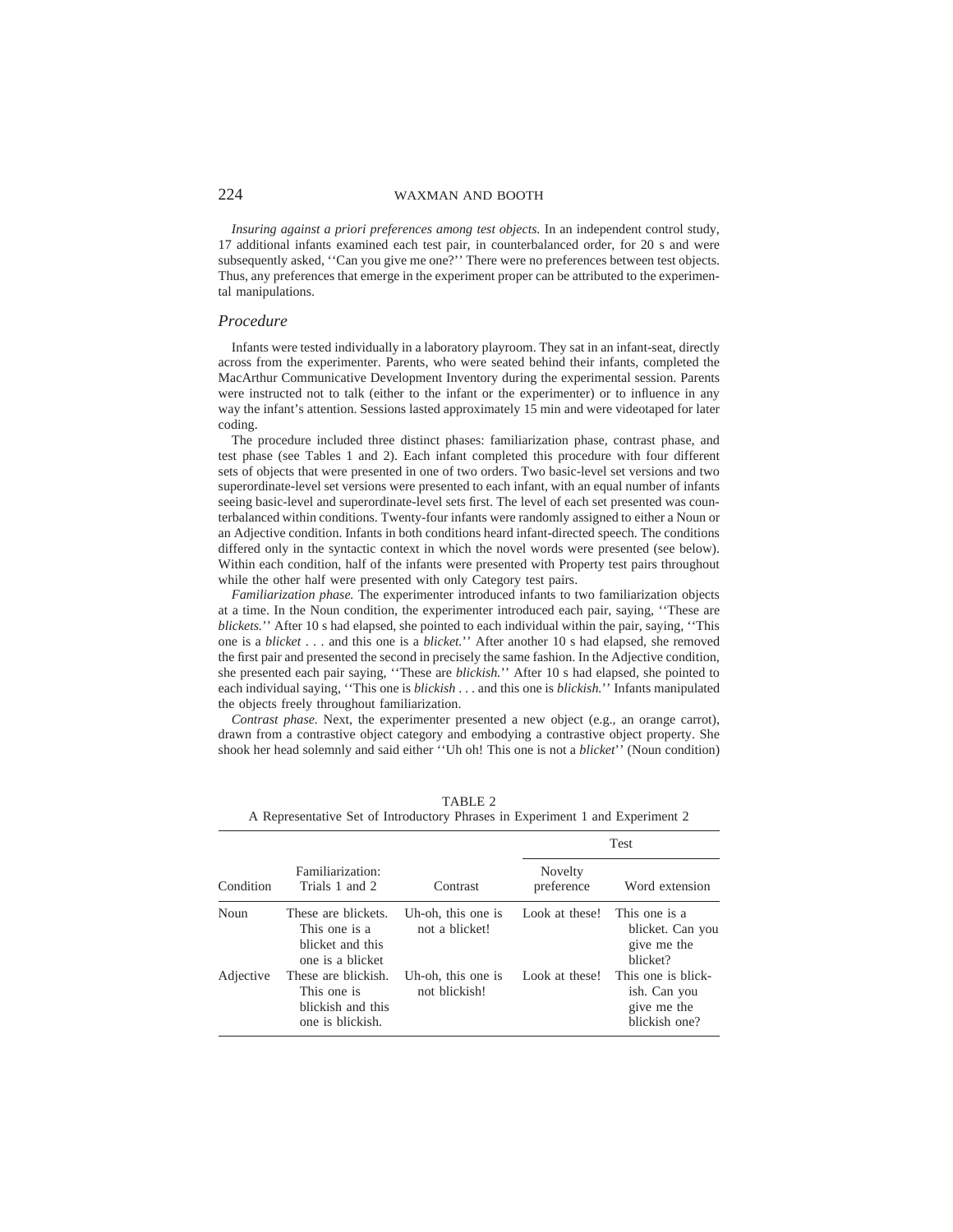or ''Uh oh! This one is not *blickish*'' (Adjective condition). She then re-presented a target object drawn from the original set of familiarization objects (e.g., a purple horse) and happily exclaimed, ''Yay, this one is a *blicket*'' (Noun condition) or ''Yay, this one is *blickish*'' (Adjective condition). She placed this target object in front of the infant. She then outstretched her palm and asked, ''Can you give me the *blicket*?'' (Noun condition) or ''Can you give me the *blickish* one?'' (Adjective condition).

*Test phase.* Infants in all conditions were presented with a familiar object (e.g., a purple horse) and a novel object. For half of the infants in each condition, this was a member of a novel object category, but embodied the now-familiar property (e.g., a purple plate). This constituted a Category test. For the remaining infants, the novel object was a member of the now-familiar object category, but embodied a novel object property (e.g., a blue horse). This constituted a Property test.

Using these test objects, each infant completed a novelty-preference task followed immediately by a word-extension task. Both tasks involved the same two test objects. To assess *novelty preference,* the experimenter placed the test pair easily within the infant's reach, saying, ''Look at these.'' No labels were provided. Infants manipulated these objects freely. After 20 s had elapsed, the experimenter retrieved the test pair. Next, to assess *word extension,* she presented a target object, drawn from the set of familiarization objects (e.g., a purple horse) and drew attention to it by pointing and saying, ''This one is a *blicket*'' (Noun condition) or ''This one is *blickish*'' (Adjective condition). She then presented the two test objects, placing them easily within the infant's reach, approximately 30 cm apart, saying, ''Can you give me the *blicket*?'' (Noun condition) or ''Can you give me the *blickish* one?'' (Adjective condition).

For each set of objects, infants completed the familiarization, contrast and test phases. Then, the contrast and test phases were repeated. On this second round, a new contrast object was presented, but the same two test objects were re-presented, with their left–right placement reversed (see Appendix A).

#### *Coding*

The videotaped sessions were transcribed with the sound removed to insure that the coders, who were blind to the experimental hypotheses, were also blind to condition assignment. We developed the following measures.

*Novelty preference.* We coded infants' attention to each test object. This measure, which includes time spent looking at and/or actively manipulating objects (e.g., banging and mouthing), correlates highly with looking time (Waxman, 1999; Ruff, 1986). We computed novelty preference for each infant on each set, dividing attention devoted to the novel test object by the attention devoted to the novel and familiar test objects. Scores greater than .50 signify a preference for the novel object.<sup>2</sup>

*Word extension.* We calculated the proportion of trials on which an infant selected the familiar test object. The probability of selecting the familiar test object by chance on each trial is .50. We also developed a more stringent measure, calculating the proportion of sets on which infants *consistently* selected the familiar object on *both* the first and second trials for a given target. The probability of making *consistently familiar* selections is .25 (.50 on Trial  $1 \times .50$  on Trial 2).

A primary coder rated all of the infants. A second coder independently rated eight infants, four per condition. For novelty preference, consistency between coders, computed for each trial

 $2^2$  For the purposes of analysis, we considered infants' attention on the first test trial per set only. Recall that in each set, the objects presented on the second test trial were identical to those presented on the first. Therefore, by second trial, neither test object could be considered novel.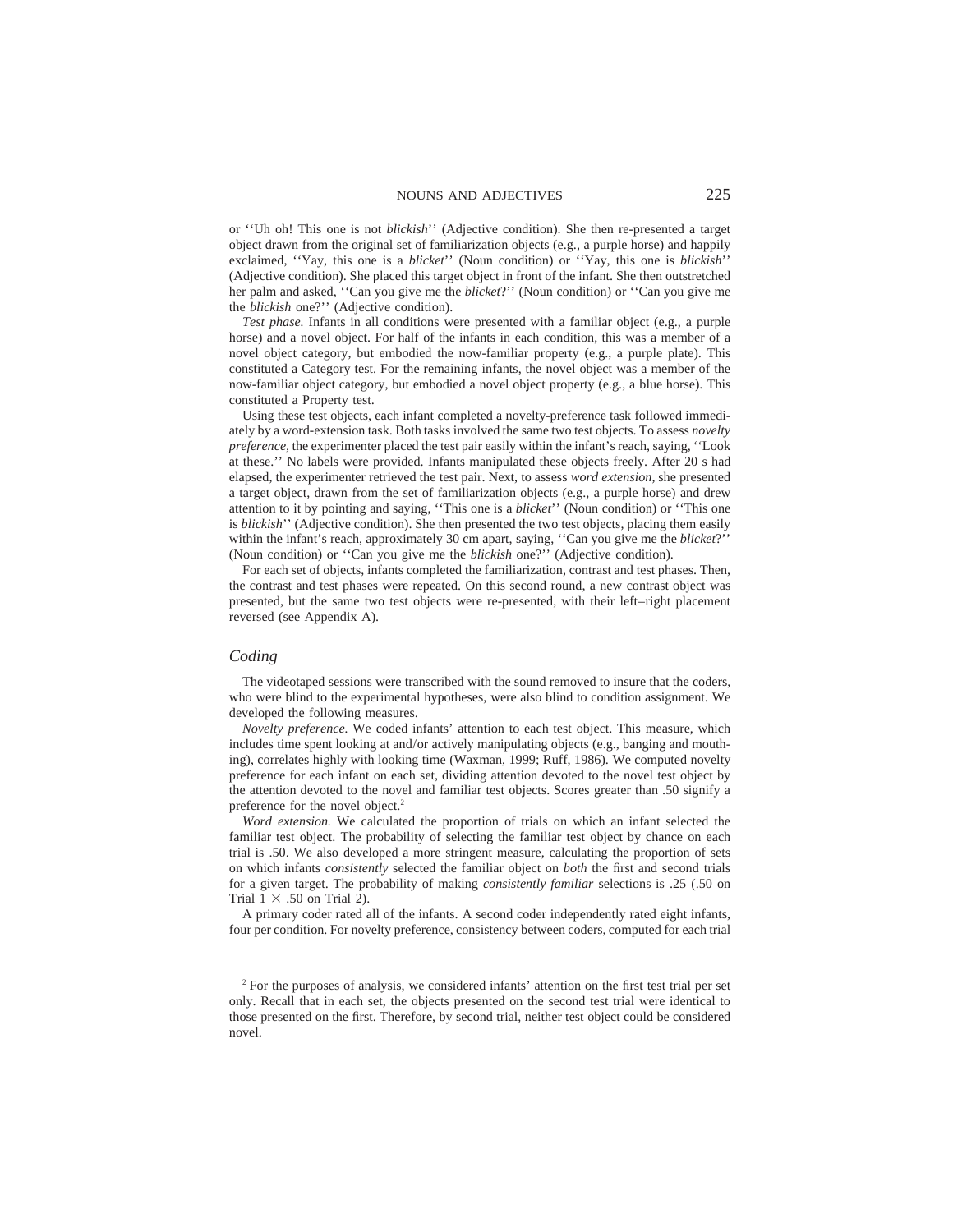and then averaged across trials, was 98.6%. For word extension, consistency was computed as the proportion of the trials on which the coders agreed. Agreement was 100%.

# **Predictions**

If infants distinguish between novel words presented as count nouns versus adjectives, and if this distinction is recruited in word learning, then infants should display different patterns of behavior in the Noun and Adjective conditions.

#### *Noun Condition*

If novel count nouns focus infants' attention on the category-based, rather than the propertybased, commonalities among objects, then we have the following:

- 1. On the *novelty-preference task,* infants should reveal novelty preferences on *Category* test trials, where the novel test object (e.g., purple plate) is a member of a new object category and the familiar test object (e.g., purple horse) is a member of the now-familiar object category. On *Property* test trials, where both the novel and familiar test objects (e.g., blue horse and purple horse) are drawn from the now-familiar category, infants should reveal no novelty preferences.
- 2. On the *word-extension task,* infants presented with *Category* test trials should switch their preferences, selecting the familiar test object (e.g., purple horse) over the novel test object (e.g., purple plate). On *Property* test trials, where both test objects are members of the now-familiar object category (e.g., purple horse and blue horse), infants should perform at chance levels.

# *Adjective Condition*

If novel adjectives focus infants' attention on both category- and property-based commonalities among objects, then we have the following:

- 1. On the *novelty-preference task,* infants should reveal novelty-preferences on both *Category* and *Property* test trials.
- 2. On the *word-extension task,* infants should be equally likely to extend novel adjectives to the familiar or novel test object on both *Category* and *Property* test trials.

# Results and Discussion

#### *Language Inventory*

Infants' mean production vocabulary was 15 words, ranging from 0 to 67; their mean comprehension vocabulary was 104 words, ranging from 20 to 241. Production and comprehension were significantly correlated  $[r(46) =$ .41;  $p < .01$ .<sup>3</sup>

<sup>3</sup> Although we scheduled only infants whose parents reported (via telephone interview) that their infant produced more than two words, the more thorough examination based on the MCDI revealed that some of the infants may actually have produced fewer. In both Experiment 1 and 2, these infants' performed comparably to others in their respective conditions.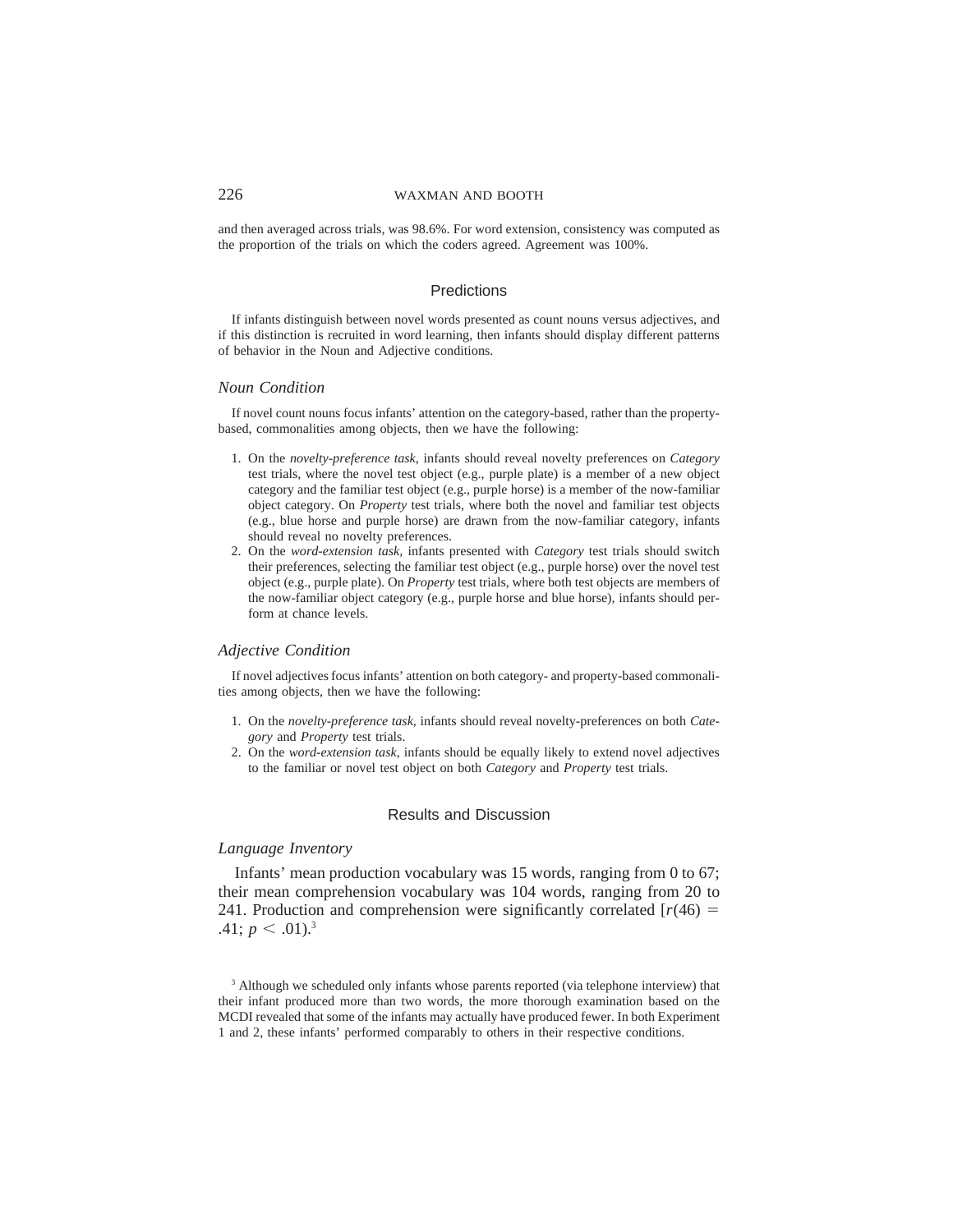

**FIG. 1.** Mean novelty-preference scores as a function of condition and test type for Experiment 1 (color). Asterisks indicate comparisons to chance responding (.50).

# *Novelty-Preference Task*

Infants in the Noun condition revealed reliable novelty preferences on Category trials  $[M = .69; t(11) = 4.95, p < .001]$ , but not on Property trials  $[M = .55; t(11) = .86, ns]$  (Fig.1). This is consistent with the prediction that infants hearing novel count nouns would attend to category-based, rather than to property-based, commonalities among the objects presented during familiarization. In contrast, infants in the Adjective condition revealed reliable novelty preferences on both Category  $[M = .66; t(11) = 3.89, p <$ .005] and Property  $[M = .57; t(11) = 2.51, p < .05]$  trials. This is consistent with the prediction that infants hearing novel adjectives attended to both category- and property-based commonalities.

# *Word-Extension Task*

Infants made clear selections on 92% of their trials. The results are depicted in Fig. 2. We analyzed infants' tendency to select the familiar test object using an ANOVA with Condition (2: Noun versus Adjective) and Test-type (2: Category versus Property) as between-participants factors and Level (2: Basic versus Superordinate) as a within-participants factor. A main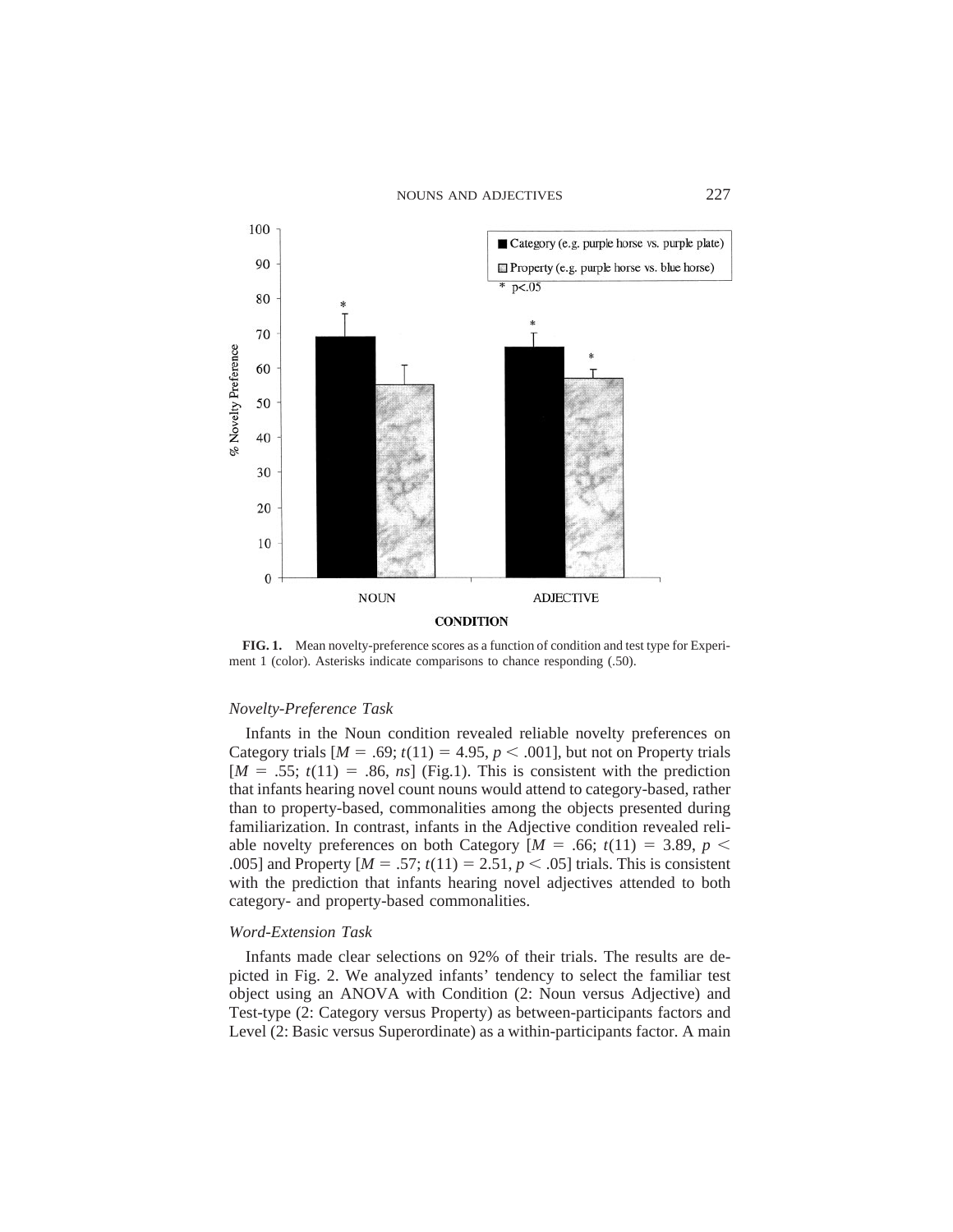

**FIG. 2.** Mean percentage of word-extension test trials on which the familiar object was chosen as a function of condition and test type for Experiment 1 (color). Asterisks indicate comparisons to chance responding (.50).

effect of Test-type  $[F(1, 44) = 4.97, p < .02]$  indicated that infants were more likely to select the familiar test object on Category trials  $(M = .59)$ than on Property trials ( $M = .48$ ). This was qualified by a crossover interaction between Condition and Test-type  $[F(1, 44) = 6.32, p < .01]$ . As predicted, infants were more likely to extend nouns to the familiar test object on Category trials ( $M = .68$ ) than on Property trials ( $M = .44$ , Fisher's LSD,  $p = .001$ . Infants were equally likely to extend adjectives to the familiar test object on Category ( $M = .50$ ) and Property trials ( $M = .52$ ). There were no effects for Level, suggesting that infants' expectations for the extensions of novel words were equally strong whether they were presented with basic- or superordinate-level category members. A second ANOVA, based on infants' tendency to *consistently* select the familiar test object on both the first and second test trials for a given set, yielded precisely the same effects.<sup>4</sup>

<sup>4</sup> With this more stringent measure, the main effect of Test-type  $[F(1, 43) = 13.0, p < .01]$ and the crossover interaction between Condition and Test-type  $[F(1, 43) = 6.22, p < .02]$ held up. Infants were more likely to consistently extend nouns to the familiar object on Category trials ( $M = .46$ ) than on Property trials ( $M = .08$ , Fisher's LSD,  $p < .001$ ). Infants'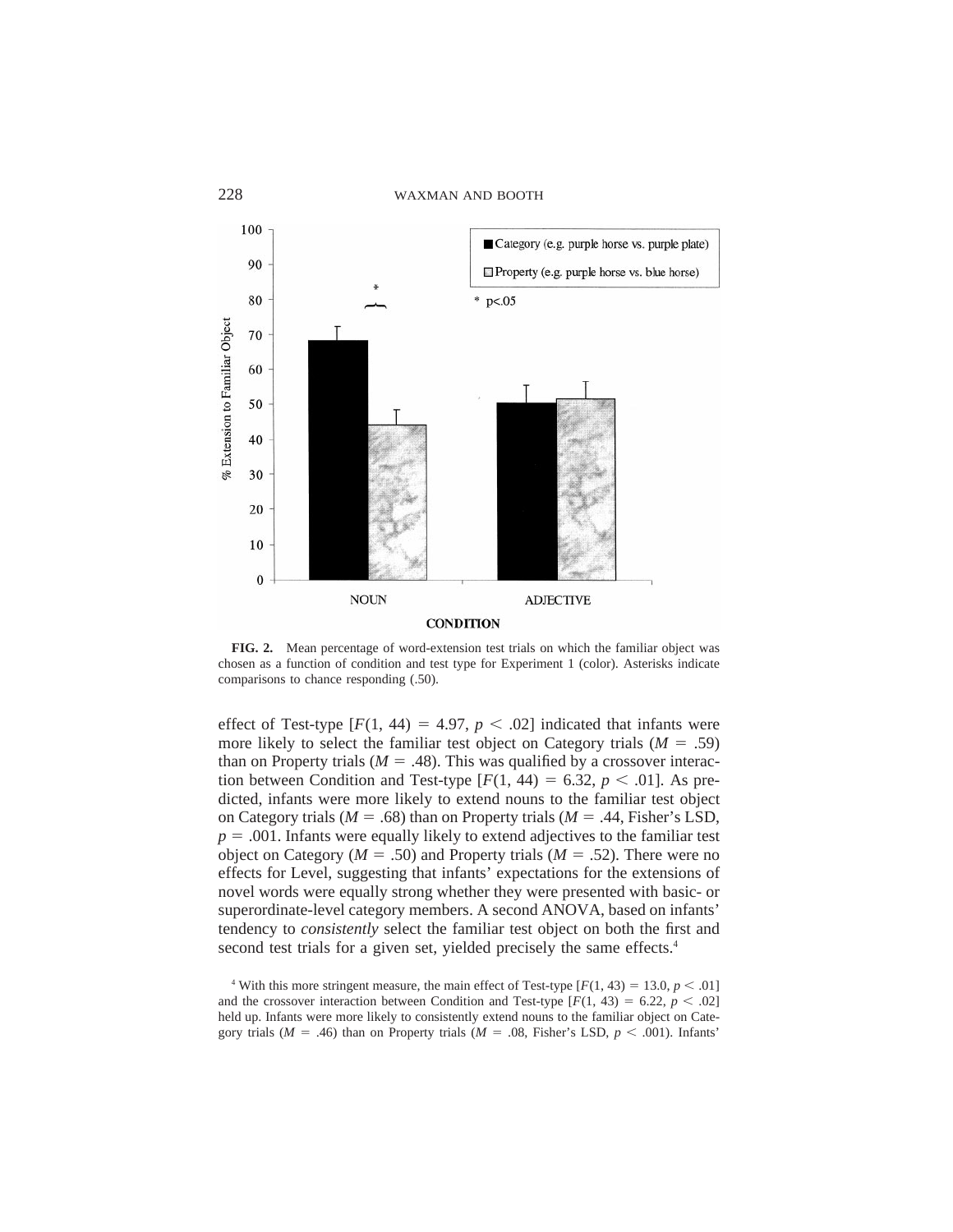# Discussion

By 14 months of age, naming influences infants' construal of the very *same* set of objects (e.g., purple animals), as either members of an object category (e.g., animals) or as embodying an object property (e.g., purple). Infants hearing novel count nouns focused specifically on category-based commonalities among objects while those hearing novel adjectives focused on both types of commonalities. Performance on the novelty-preference portion of the task replicates previous work (Waxman & Markow, 1995; Waxman, 1999) and extends it to include circumstances in which both categoryand property-based commonalities were present in the familiarization objects. Moreover, the current experiment documents for the first time that infants' expectations can be measured reliably in word-extension as well as novelty-preference tasks. The convergence between these two measures is striking.

We next ask whether these effects hold up for object properties other than color. We had selected color as our first test case because developmental work confirms that infants perceive color in much the same way as do adults (Bornstein, Kessen, & Weiskopf, 1976) and because across languages, color terms are almost universally marked as adjectives (Dixon, 1982). Nonetheless, there is reason to suspect that infants' performance with color may not be broadly representative of their performance with other object properties. For example, infants' ability to use color to reason about object individuation lags behind their ability to use other properties (e.g., pattern) in the same task (Wilcox, 1999). In addition, a review of early lexical acquisition reveals that in general, infants acquire color terms later than many other property terms (Bornstein, 1985; Fenson et al., 1994). These observations raise the possibility that mapping adjectives specifically to color may be more difficult than mapping adjectives to other properties.

# EXPERIMENT 2

The goal was to seek additional evidence for the influence of novel words on infants' construal of objects, using texture, rather than color, as a target property. We expected that performance in the Noun condition would replicate that of Experiment 1, with count nouns directing attention to categorybased, rather than property-based, commonalities (here, texture). We considered two possible outcomes for performance in the Adjective condition. If a specific expectation linking adjectives to property-based commonalities emerges in parallel for color and texture, then performance in Experiments 1 and 2 should be comparable. However, if a specific link for adjectives is

tendency to extend adjectives to the familiar test object did not differ on Category ( $M = .24$ ) versus Property trials  $(M = .16)$ .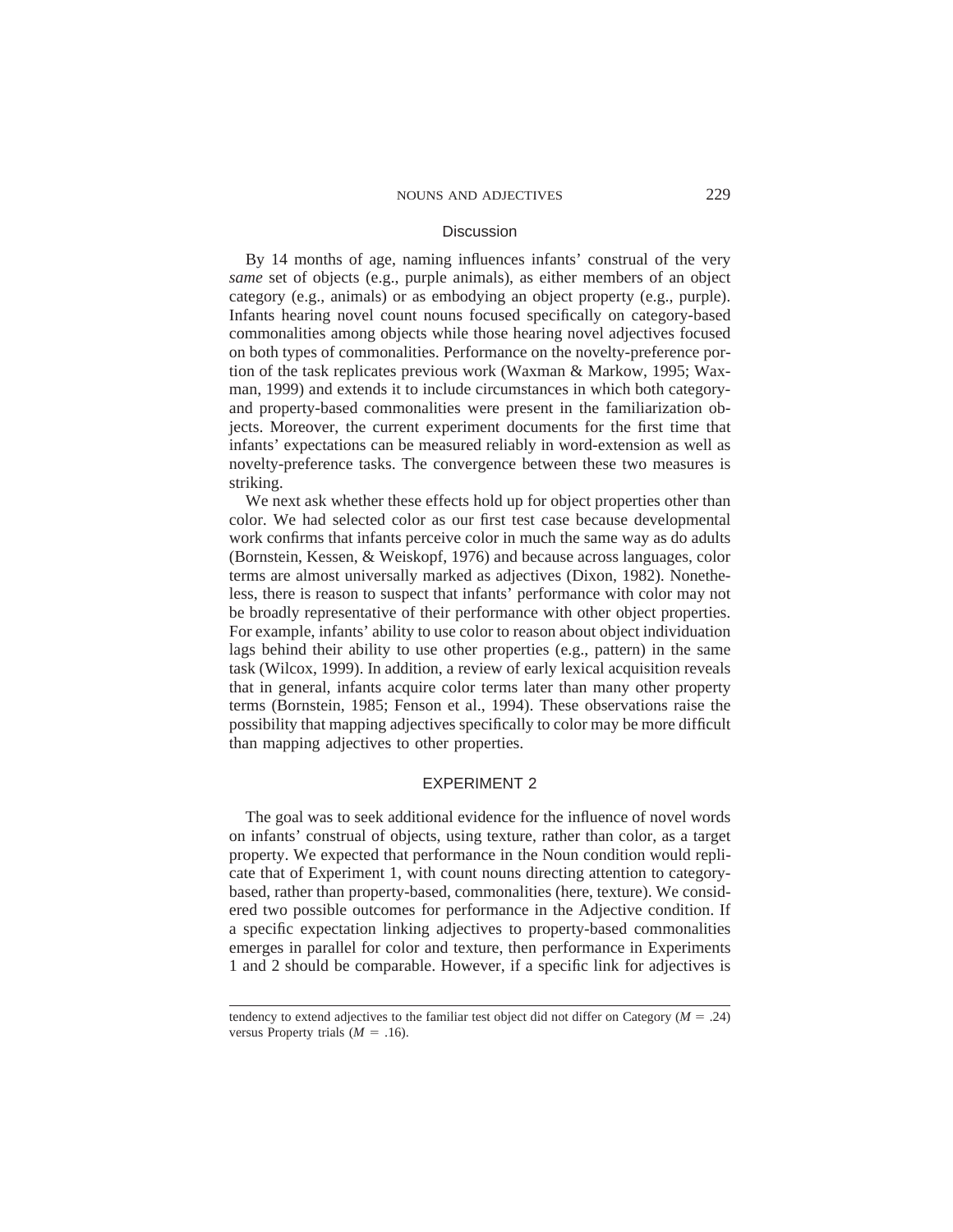more readily acquired for texture than for color, then infants in the current experiment may reveal a more precocious pattern than infants in Experiment 1: They may map adjectives specifically to property-based commonalities.

# Method

# *Participants*

Sixty-four infants (33 males and 31 females) with a mean age of 14.1 months (range  $=$ 13.5 to 14.7 months) were recruited from the same population as in Experiment 1. All were in the process of acquiring English as a native language. An additional 5 infants were excluded from the final sample, 4 for failing to make clear choices on at least 75% of their wordextension trials, and 1 due to a major interruption during testing.

## *Materials*

See Table 1 and Appendix A.

*Insuring against a priori preferences among test objects.* Twenty-four additional infants participated in an independent control task in which no novel words were introduced. There was no difference between infants' performance on Category versus Property test trials on either the novelty-preference or word-extension measure.<sup>5</sup> Thus any differences that emerge in the experiment proper can be attributed to the introduction of novel words.

# *Procedure*

Identical to Experiment 1.

#### Results and Discussion

The results of this experiment replicate the finding that by 14 months of age, naming influences infants' construal of the same set of objects (e.g., rough animals), either as members of a common object category (e.g., animals) or as instances of a common object property (e.g., rough things).

# *Language Inventory*

Infants revealed a mean production vocabulary of 14 words, ranging from 0 to 77, and a mean comprehension vocabulary of 122 words, ranging from 22 to 292. Production and comprehension vocabularies were significantly correlated  $[r(86) = .32; p < .01]$ .

#### *Novelty Preference*

As predicted, and as in Experiment 1, infants in the Noun condition revealed reliable novelty preferences on Category test trials only  $[M = .63]$ ;

<sup>&</sup>lt;sup>5</sup> Infants' revealed reliable novelty preferences on both Category  $[M = .62; t(11) = 2.35]$ ,  $p < .05$ ] and Property  $[M = .68; t(11) = 4.01, p < .005]$  test trials, suggesting that both the category- and property-based commonalities were salient. Infants' tendency to select the familiar object did not differ from chance (50%) on either Category ( $M = .47$ ) or Property ( $M =$ .44) test trials.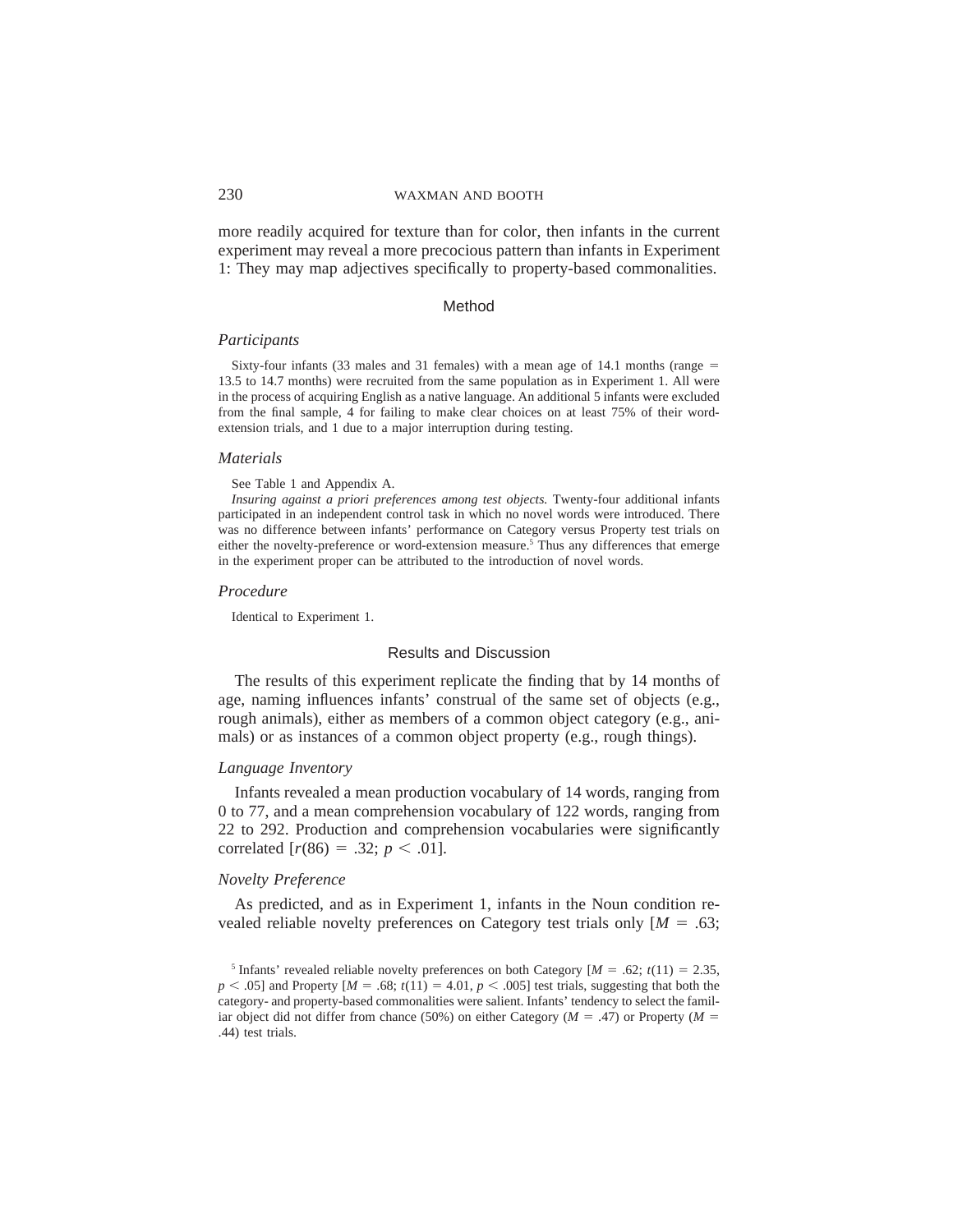

**FIG. 3.** Mean novelty-preference scores as a function of condition and test type for Experiment 2 (texture). Asterisks indicate comparisons to chance responding (.50).

 $t(15) = 2.51$ ,  $p < .025$ ) (Fig. 3). On Property test trials, where both test objects were members of the now-familiar object category (e.g., horses), they revealed no preference  $[M = .53; t(15) = .59, ns]$ . This suggests that novel nouns direct infants' attention specifically toward category-based commonalities. Performance in the Adjective condition also mirrored that of Experiment 1. Infants hearing adjectives produced reliable novelty preferences on both Category  $[M = .70; t(15) = 4.04, p < .005]$  and Property  $[M = .66,$  $t(15) = 3.17, p < .01$ ] test trials. This is consistent with the prediction that novel adjectives highlight both category- and property-based commonalities among objects.

# *Word Extension Task*

Infants made clear choices on 97% of the trials (see Fig. 4). An ANOVA, using infants' tendency to select the familiar test object as a dependent measure (chance  $= .50$ ), revealed a Condition (Noun versus Adjective) by Testtype (Category versus Property) crossover interaction  $[F(1, 60) = 4.39]$ ,  $p < .05$ ]. As in Experiment 1, infants were more likely to extend nouns to the familiar test object on Category trials  $(M = .55)$  than on Property trials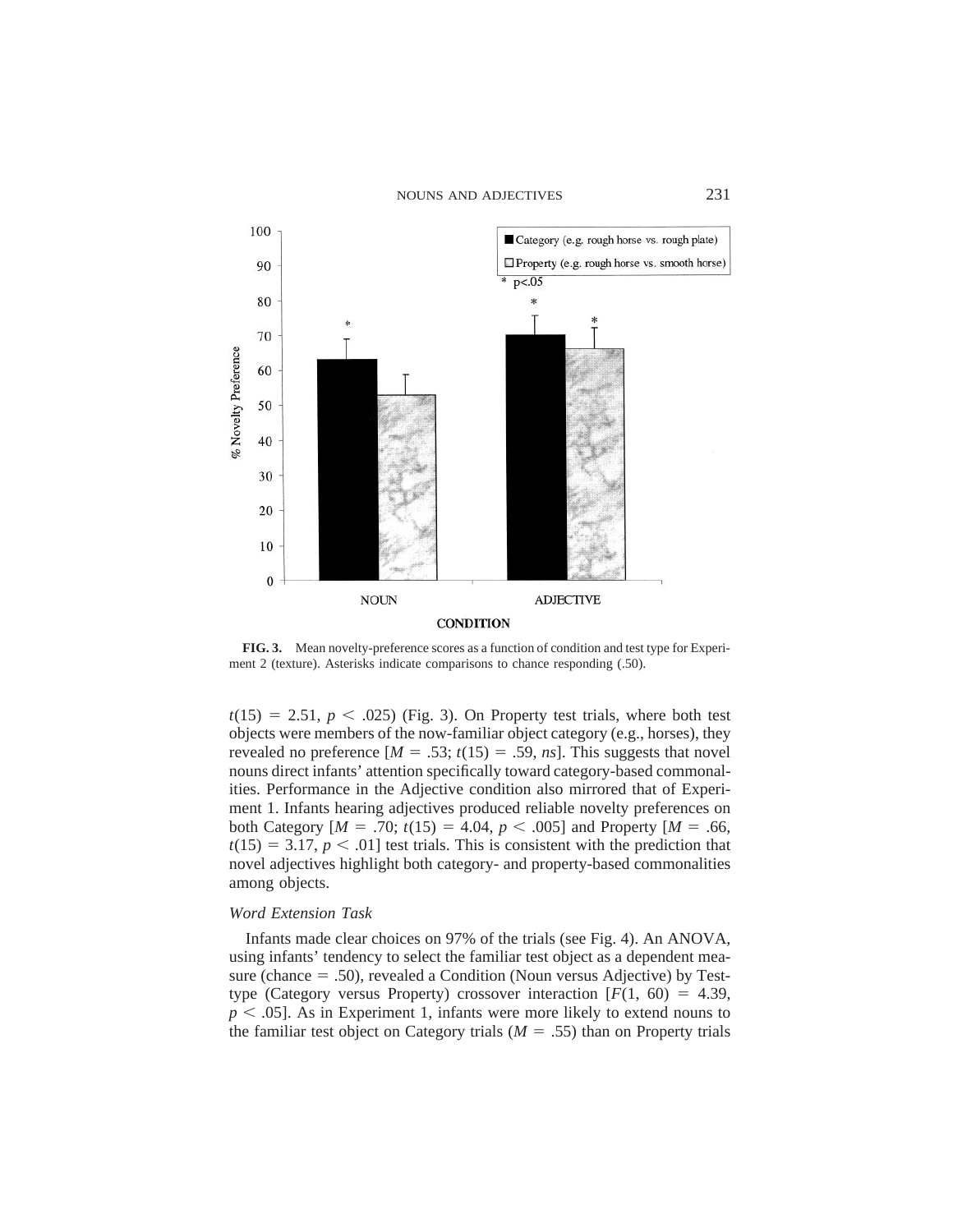

**FIG. 4.** Mean percentage of word-extension test trials on which the familiar object was chosen as a function of condition and test type for Experiment 2 (texture). Asterisks indicate comparisons to chance responding (.50).

 $(M = .39,$  Fisher's LSD,  $p < .02$ ). Infants' tendency to extend adjectives to the familiar test object did not differ as a function of Test-type (Category trials:  $M = .43$ ; Property trials,  $M = .46$ ). This outcome replicates the results of Experiment 1.

A second ANOVA, using infants' tendency to *consistently* select the familiar object (e.g., purple horse) on both extension trials for a given set  $(change = .25)$ , revealed a crossover interaction between Condition and Testtype  $[F(1, 82) = 6.41, p < .01]$ . As predicted, and as in Experiment 1, infants in the Noun condition were more likely to consistently select the familiar objects on Category trials ( $M = .28$ ) than on Property trials ( $M = .11$ , Fisher's LSD,  $p < .02$ ). However, performance in the Adjective condition suggested a more precocious pattern than exhibited in Experiment 1. Infants in the current experiment were more likely to consistently extend a novel adjective to the familiar test object on Property trials  $(M = .24)$  than on Category trials ( $M = .08$ , Fisher's LSD,  $p < .02$ ). Because this pattern did not emerge in any other analysis, it should certainly be interpreted with caution. Nonetheless, because it is consistent with the possibility that the specific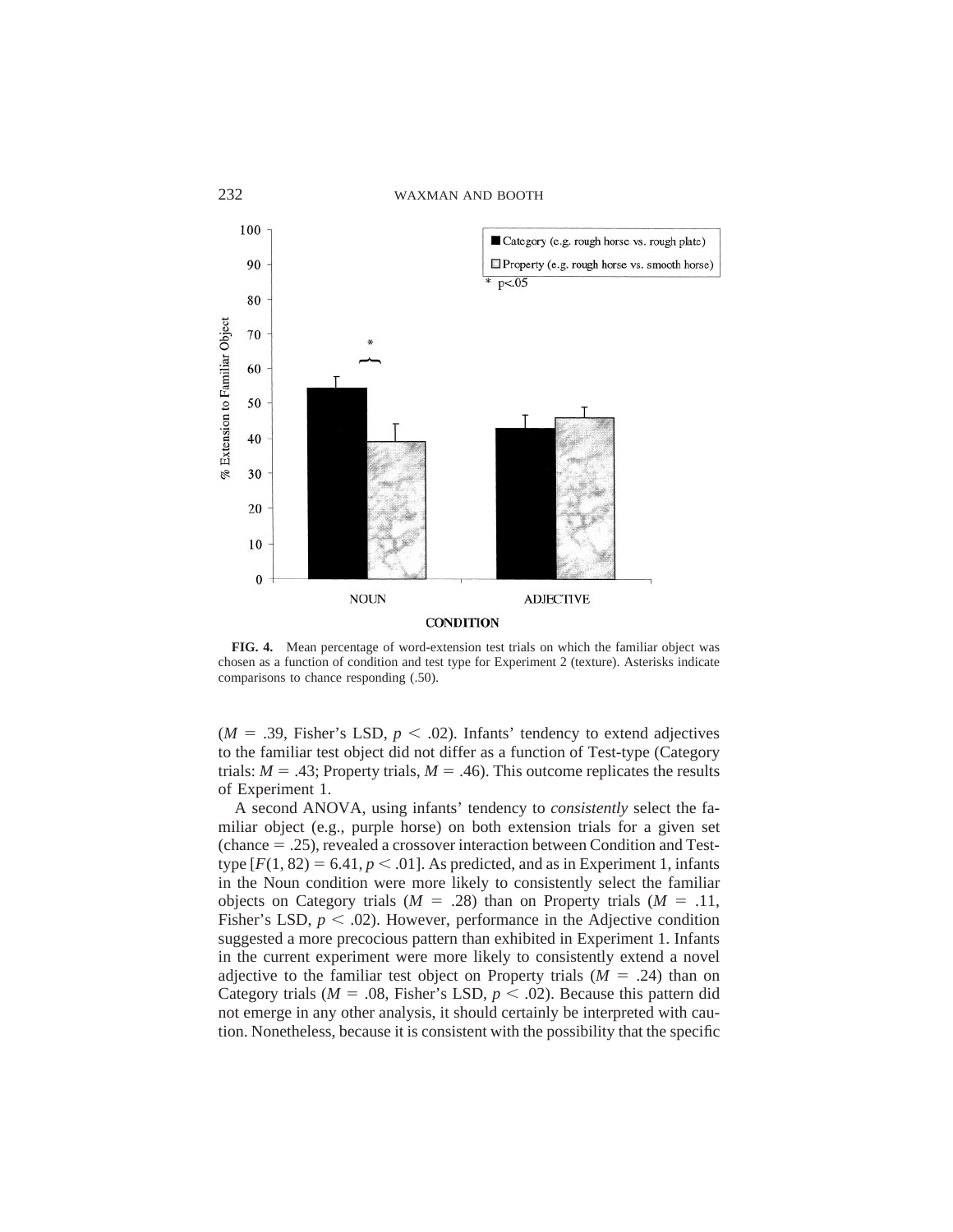mappings linking adjectives to texture emerge earlier than those linking adjectives to color, this outcome warrants further investigation (Waxman, Booth, & Czernecki, submitted).

# GENERAL DISCUSSION

An important feature of human language is that words from different grammatical categories (e.g., count nouns and adjectives) highlight different aspects of a given scene (e.g., object categories and object properties). We have asked whether infants in the process of acquiring language are sensitive to this phenomenon. We focused on 14-month-old infants who had begun to produce at least a few words on their own and had established modest receptive lexicons. Previous work using the novelty-preference paradigm indicated that at this developmental moment, infants have begun to distinguish novel words presented as count nouns from those presented as adjectives and that they treat these as relevant to word learning, with novel nouns directing infants' attention specifically to category-based commonalities among objects, but novel adjectives directing attention more broadly to categoryand property-based commonalities (Waxman & Markow, 1995; Waxman, 1999).

The experiments reported here provide a stronger test of infants' sensitivity to grammatical form distinctions and their links to meaning. We sought to discover whether 14-month-olds could actively recruit their emerging grammatical distinctions when extending novel words or whether these distinctions had a more limited effect, influencing behavior only in a passive, novelty-preference task. We also asked whether infants could construe the very *same* set of objects (e.g., four purple animals) either as members of an *object category* (e.g., animals) or as embodying a salient *object property* (e.g., purple things) and to ascertain whether naming these objects (with either count nouns or adjectives) influenced their construals. A third goal was largely promissory: If we are to trace the evolution of infants' expectations, we must first establish a method that falls within the behavioral repertoire of infants ranging from about 9 to 12 months of age (when they first begin to produce words) to about 24 to 30 months of age (when they create rich, syntactically complex multiword expressions). We developed a task that includes both a novelty-preference component (so successfully employed with infants) and a word-extension component (so successfully employed with toddlers and preschoolers). This task appears to be well suited for individuals throughout this important transition.

The results of the experiments using this task make several new contributions. First, the evidence from the novelty-preference and word-extension portions of this task converges well. This documents, for the first time, that infants' expectations for novel words not only influence their attention to objects in passive, novelty-preference tasks, but also are actively recruited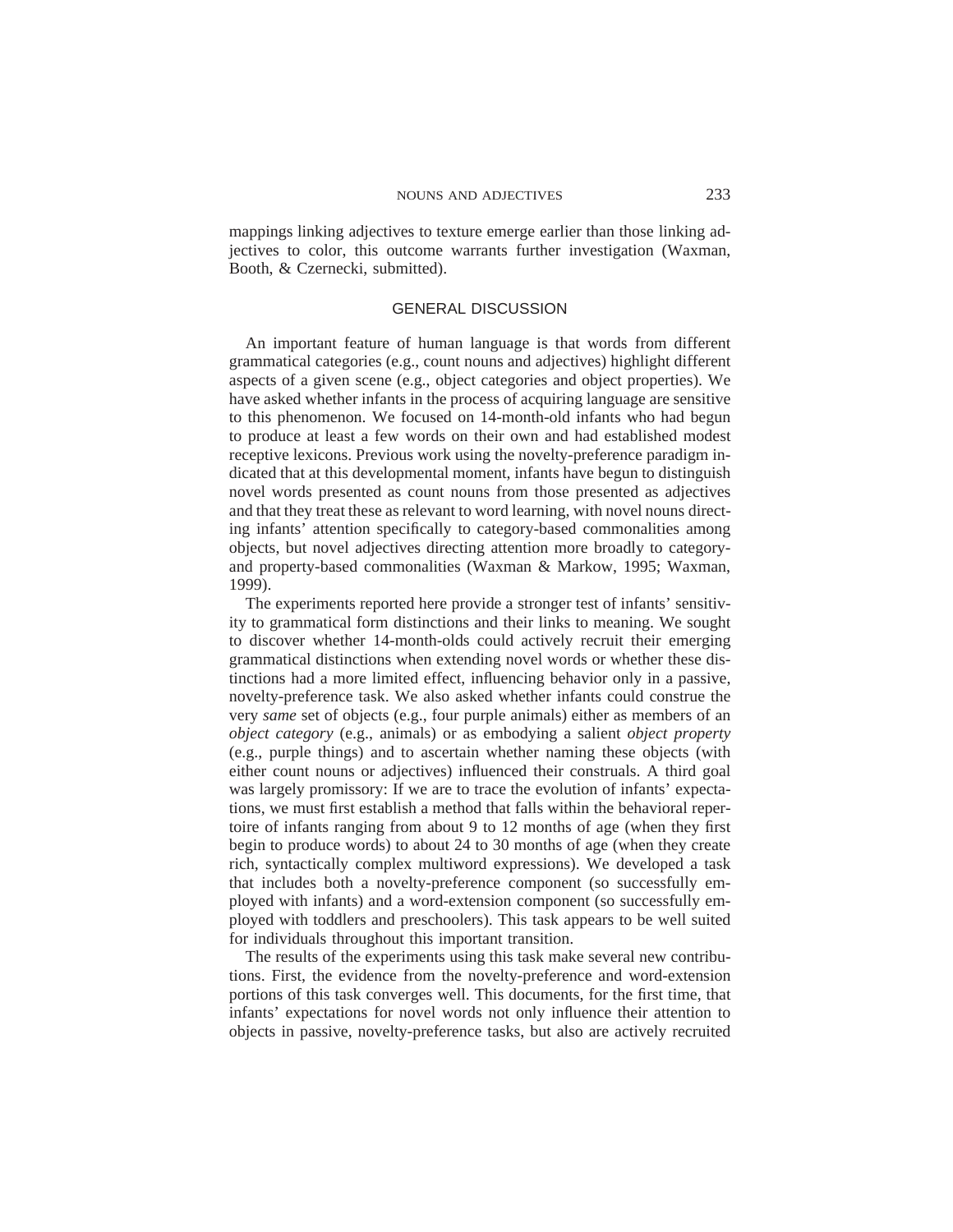in the service of extending novel words to additional objects. Second, these results suggest that infants share with more mature language-users an expectation that different types of words will highlight different aspects (i.e., common category or common property) of the very same sets of objects (e.g., four purple animals). Infants hearing the objects described with novel count nouns attended specifically to category-based commonalities. In contrast, infants hearing the same objects described with novel adjectives apparently attended to a wider range of commonalities, focusing on both category- and property-based commonalities (color: Experiment 1; texture: Experiment 2).

The current results also open several avenues for future research. One set of questions concerns infants' early grammatical form distinctions. The difference between performance in the Noun and Adjective conditions confirms that 14-month-olds have indeed begun to distinguish among (at least some) grammatical forms in fluent, infant-directed speech (cf, Morgan & Demuth, 1996). But it does not pinpoint which cues in the speech signal permit infants to make this distinction. Neither do the current experiments specify the breadth of infants' emerging grammatical form distinctions. One possibility is that infants at 14 months distinguish count nouns specifically from adjectives. It is also possible that infants make a considerably more general ''cut,'' distinguishing, for example, nominals (including count, mass, and proper nouns) from predicate forms (including adjective and verbs), but making no finer distinctions within these two broad form classes. The answer to these questions must await supplementary evidence, using additional grammatical forms (e.g., mass nouns and verbs) and additional kinds of relations among objects.

Another set of questions centers around infants' mappings from grammatical forms to meaning. The current results leave little doubt that 14-montholds have discovered that count nouns map specifically to object categories (and not to object properties). The current results also indicate that infants' expectations for the grammatical form *adjective* do not yet match those of the adult language. However, capturing the precise characterization of infants' mappings for adjectives has proven somewhat elusive. We have interpreted the evidence as suggesting that infants map novel adjectives to a rather broad range of commonalities, including the category- and property-based commonalities present in the familiarization objects.

What remains unclear, however, is whether infants impose any boundary conditions or constraints on the types of commonalities to which adjectives may refer. There are two logical possibilities. First, it is possible that 14 month-old infants' expectation for novel adjectives is relatively unconstrained. If this is the case, they should extend novel adjectives willingly to additional types of commonalities among objects, including, for example, common motions in which objects are engaged or common contexts in which they tend to appear. However, it is also possible that by 14 months, infants impose principled boundary conditions or constraints on the extension of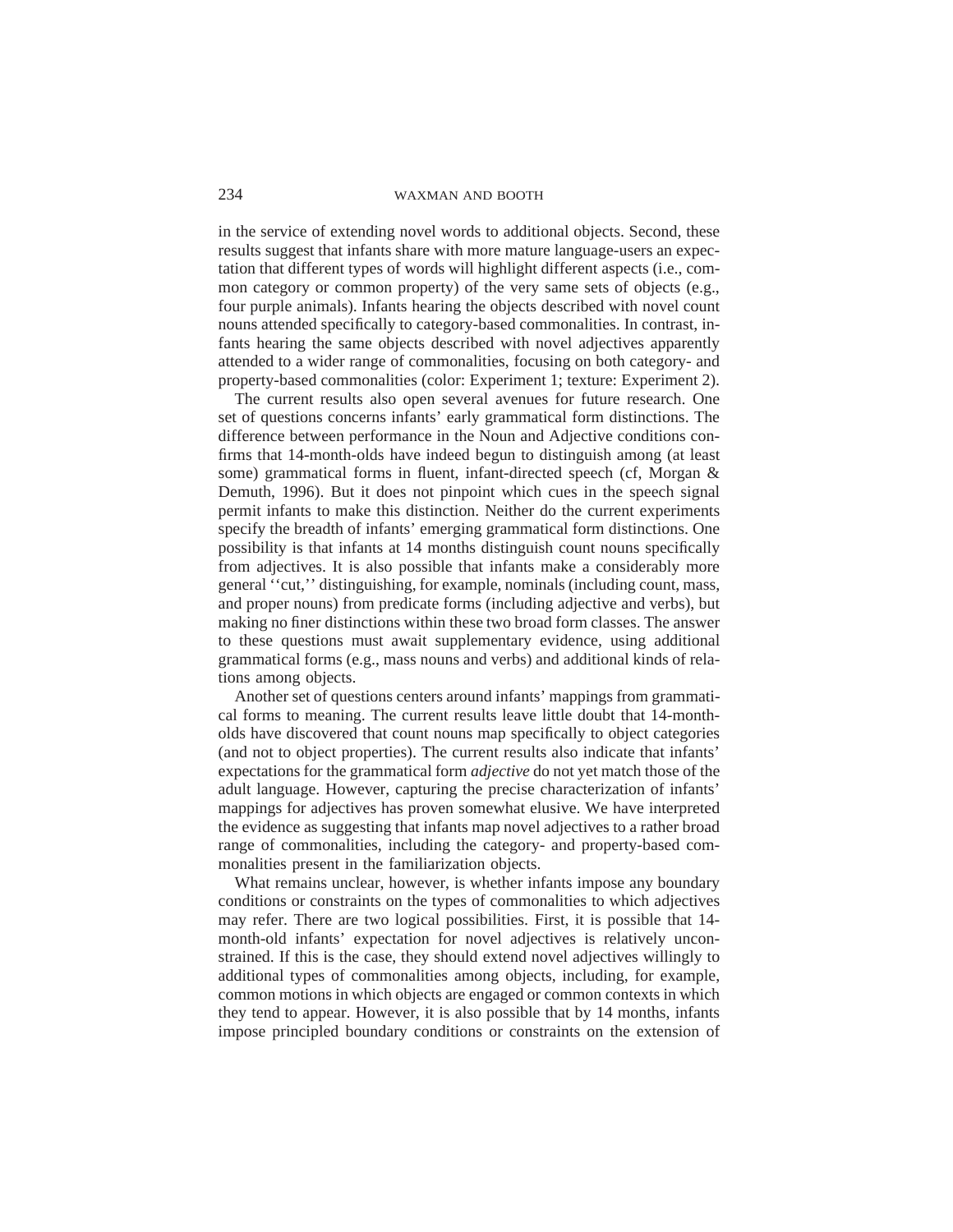novel adjectives. If this is the case, then infants may fail to extend novel adjectives to commonalities beyond those that are category- or propertybased. An examination of the adult grammar lends an intriguing plausibility to the second alternative. The grammatical form *adjective* is predicated on the existence of a noun (but not on the existence of a verb, a preposition, etc.). As a result, any adjectival expression invokes (either implicitly or explicitly) a corresponding nominal (see Dixon, 1982; Prasada, 1992; or Waxman et al., 1997, for a fuller discussion). If 14-month-olds are sensitive to this convention, then although the instructions in the Adjective condition do not explicitly include a category name (e.g., a count noun), infants hearing novel adjectives might presuppose the existence of such a noun and, as a consequence, might extend novel adjectival phrases to *what a thing is* and what property it embodies. On this account, infants should be unlikely to license the extension of adjectives beyond category- and property-based commonalities. Teasing apart these alternatives will depend on broadening the current line of investigation to include commonalities other than those underlying object categories and object properties.

An independent question concerns the *interactions* among the commonalities that infants link to novel adjectives. Based on the current data, it is clear that 14-month-olds link adjectives to (at least) two types of commonalities among designated objects. What remains to be seen is whether adjectives highlight each of these commonalities independently (i.e., adjectives are mapped to objects that are either *animals* or *purple things,* respectively) or whether adjectives highlight the conjunction of these commonalities (i.e., adjectives are mapped to objects that incorporate both category- and property-based commonalities: *purple animals*). This latter alternative would be consistent with the possibility that infants interpret adjectival expressions as referring to something akin to subordinate level categories (Waxman, 1990; Klibanoff & Waxman, 2000). We are currently pursuing this question in our laboratory, using a design in which we directly pit category-based commonalities against property-based commonalities at test (Waxman & Booth, 2000).

Perhaps the most compelling goal for future work will be to trace the evolution of infants' expectations from the very onset of word learning through toddlerhood. Although the current experiments focus on infants at one developmental moment, our predictions regarding the evolution of their word-learning expectations is clear. We have proposed that infants begin the task of lexical acquisition with a general expectation that novel open class words (in general) direct attention to commonalities among objects (in general). If this is the case, then infants at the very onset of lexical acquisition should reveal more general expectations than those exhibited at 14 months: They should notice the introduction of novel words (Balaban & Waxman, 1997; Jusczyk, 1997), but fail to distinguish among them on the basis of grammatical form. Preliminary evidence from our laboratory is consistent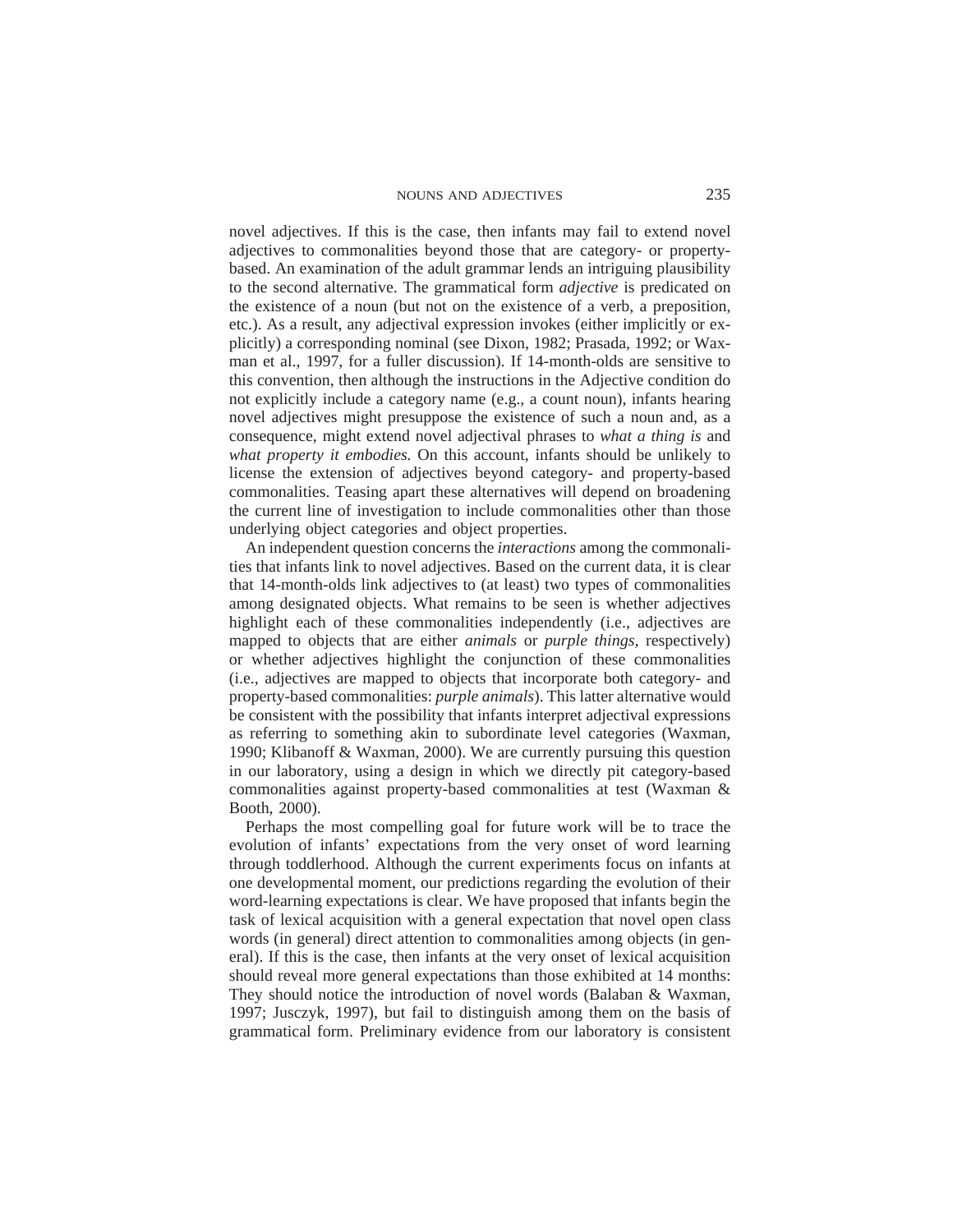with this prediction: At 11.5 months, infants hearing either novel nouns or novel adjectives focus on both category- and property-based commonalities among objects (Waxman & Booth, in press). In contrast, we predict that more advanced language learners will have acquired a more specific set of expectations than the 14-month-olds. If this is the case, then older infants acquiring English should not only map count nouns specifically to categorybased commonalities, they should also map adjectives specifically to property-based commonalities. Preliminary evidence from 24-month-old infants appears to be consistent with this prediction as well (Waxman & Booth, in preparation).

Bolstered by the current evidence, let us return to the question we posed at the outset. What expectations, if any, do infants recruit in the process of mapping their first words to the objects and events they perceive in the world? We have argued (1) that infants begin the task of word learning with a broad initial expectation that links novel open class words (independent of their grammatical form) to commonalities among named objects<sup>6</sup> and  $(2)$  that this initial expectation is subsequently fine-tuned as infants gain experience with the specific correlations between particular grammatical forms and their associated meanings in the native language (Waxman, 1999; Waxman & Booth, 2000; Waxman & Markow, 1995). We propose that this initially general expectation guides infants' first word-to-world mappings and supports the early establishment of reference. The infant's growing lexicon can then serve as the foundation upon which infants begin to notice correlations between particular types of words and particular types of relations among objects. In this way, infants' initially general expectation sets the stage for more specific expectations, calibrated in accordance with the correlations between form and meaning in the language under acquisition.

Our proposal offers several important advantages. First, we argue that infants' expectations are inherently dynamic, evolving over the course of acquisition in accordance with the observable regularities between form and meaning in the language under acquisition. Second, this view does not require infants at the very onset of lexical acquisition to be able to identify instances of particular grammatical categories (e.g., nouns, adjectives, and verbs). This is important because the grammatical categories are not marked universally or transparently in the input. There are no stress patterns, affixes, or sentential positions associated universally with any of the grammatical forms (Pinker, 1984). Thus, in our proposal, as in most theories of language acquisition, the very ability to identify specific grammatical categories, as instantiated in the native language, is itself a developmental achievement.

<sup>&</sup>lt;sup>6</sup> This general expectation may stem from several sources. Perhaps infants have not yet successfully distinguished count nouns from adjectives in the input (see Mintz, Newport, & Bever, under review) or perhaps they have not yet noticed the correlation between count nouns and category-based commonalities.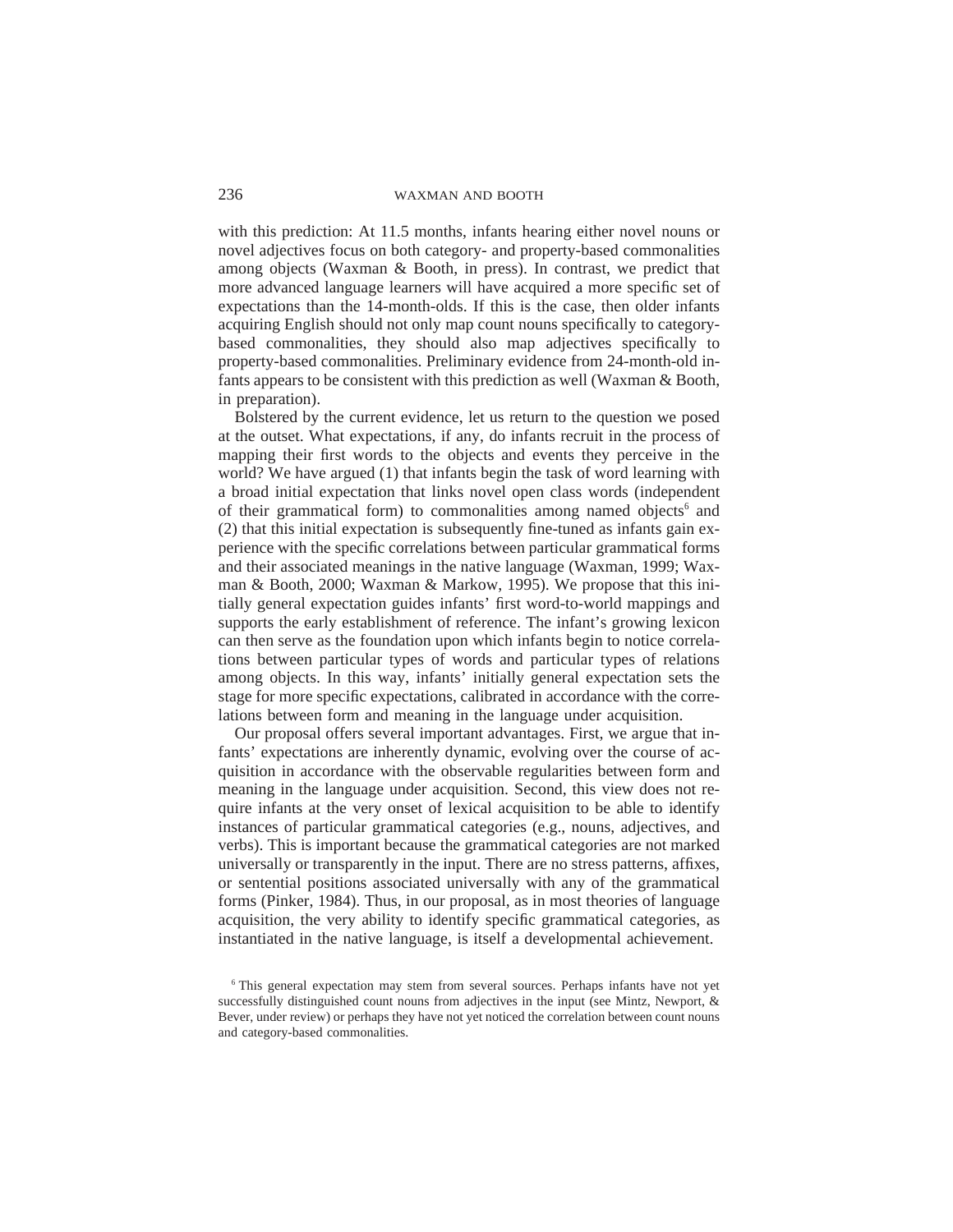A related advantage is that this proposal is flexible enough to account for the fact that infants naturally acquire a wide range of human languages and that these differ in the ways in which they recruit the particular grammatical forms to convey particular types of meaning. In our proposal, specific links between particular forms and their associated meanings are calibrated on the basis of correlations or regularities that are present in the language under acquisition. It therefore stands to reason that these more specific links would not be available from the start, but instead would emerge from the general expectation, once the process of lexical acquisition is underway.

Finally, to return to the evidence reported here, we have demonstrated that as infants induce these more specific links, they first distinguish the nouns (from among the other grammatical forms) and map them to object categories (from among the other kinds of commonalities). This interpretation accords well with current theories of language acquisition. Despite considerable debate on a wide range of issues, most agree on one fundamental point: that the grammatical category *noun* may be established earlier than other grammatical categories (Gentner, 1982; Huttenlocher & Smiley, 1987; Tomasello & Olguin, 1993; Valian, 1986) and, more provocatively, that the acquisition of the other grammatical categories may depend crucially on the prior acquisition of nouns (Dixon, 1982; Gleitman, 1990; Gillette, Gleitman, Gleitman, & Lederer, 1999; Grimshaw, 1994; Maratsos, 1998; Pinker, 1984; Talmy, 1985; Wierzbicka, 1986; Waxman, 1999).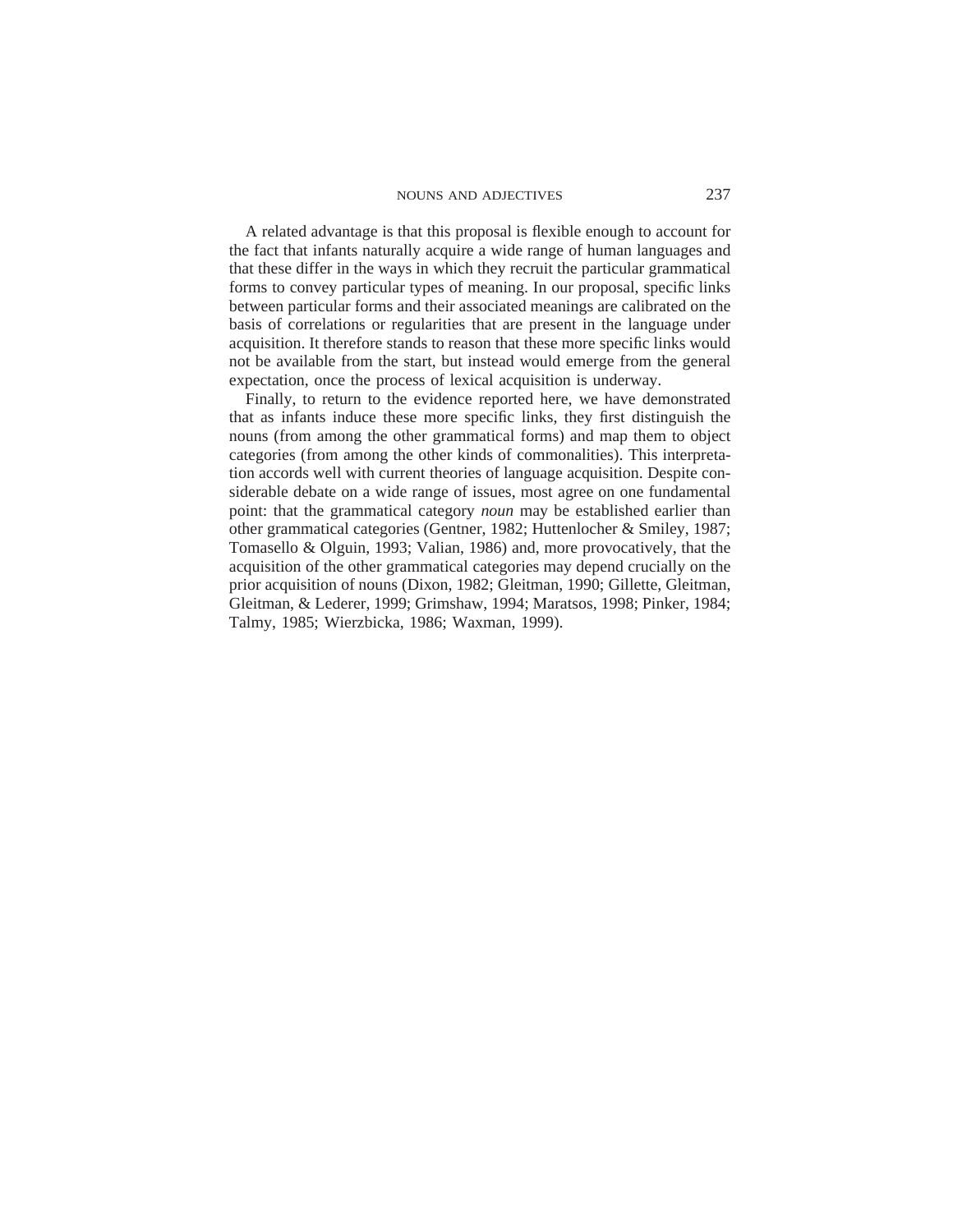|                 |                                                     |                                               | Complete Sets of Stimuli for Experiment 1 |                |                                   |                               |
|-----------------|-----------------------------------------------------|-----------------------------------------------|-------------------------------------------|----------------|-----------------------------------|-------------------------------|
|                 |                                                     | Familiarization                               | Contrast                                  |                |                                   | Test                          |
| Group           | Trial                                               | Trial 2                                       | Distractors                               | Target         | Category                          | Property                      |
| Basic<br>Purple | 2 Purple horses                                     | 2 Purple horses                               | Orange carrot                             | Purple horse   |                                   |                               |
| Superordinate   | bear and lion)<br>2 Purple animals                  | 2 Purple animals<br>(elephant and<br>dog)     | Brown rolling pin                         | Purple dog     | Purple horse vs pur-<br>ple plate | Purple horse vs blue<br>horse |
| Basic<br>Yellow | ellow ducks<br>$\frac{1}{2}$                        | 2 Yellow ducks                                | Blue cup                                  | Yellow<br>duck |                                   |                               |
| Superordinate   | ellow animals<br>cat and lion)<br>$\frac{1}{2}$     | 2 Yellow animals<br>(fish and ele-<br>phant)  | Brown hat                                 | Yellow lion    | Yellow duck vs yel-<br>low spoon  | Yellow duck vs<br>pink duck   |
| Basic<br>Green  | 2 Green cars                                        | 2 Green cars                                  | Pink cat                                  | Green car      |                                   |                               |
| Superordinate   | (boat and plane)<br>dreen vehicles<br>$\frac{1}{2}$ | (helicopter and<br>2 Green vehicles<br>truck) | Yellow banana                             | Green truck    | Green car vs green<br>frog        | Green car vs black<br>car     |
| Basic<br>Red    | 2 Red apples                                        | 2 Red apples                                  | Purple boot                               | Red apple      | Red apple vs red                  | Red apple vs green            |
| Superordinate   | 2 Red fruits (grapes<br>and tomato)                 | 2 Red fruits (pear<br>and strawberry)         | Silver pot                                | Red tomato     | hammer                            | apple                         |

APPENDIX A

APPENDIX A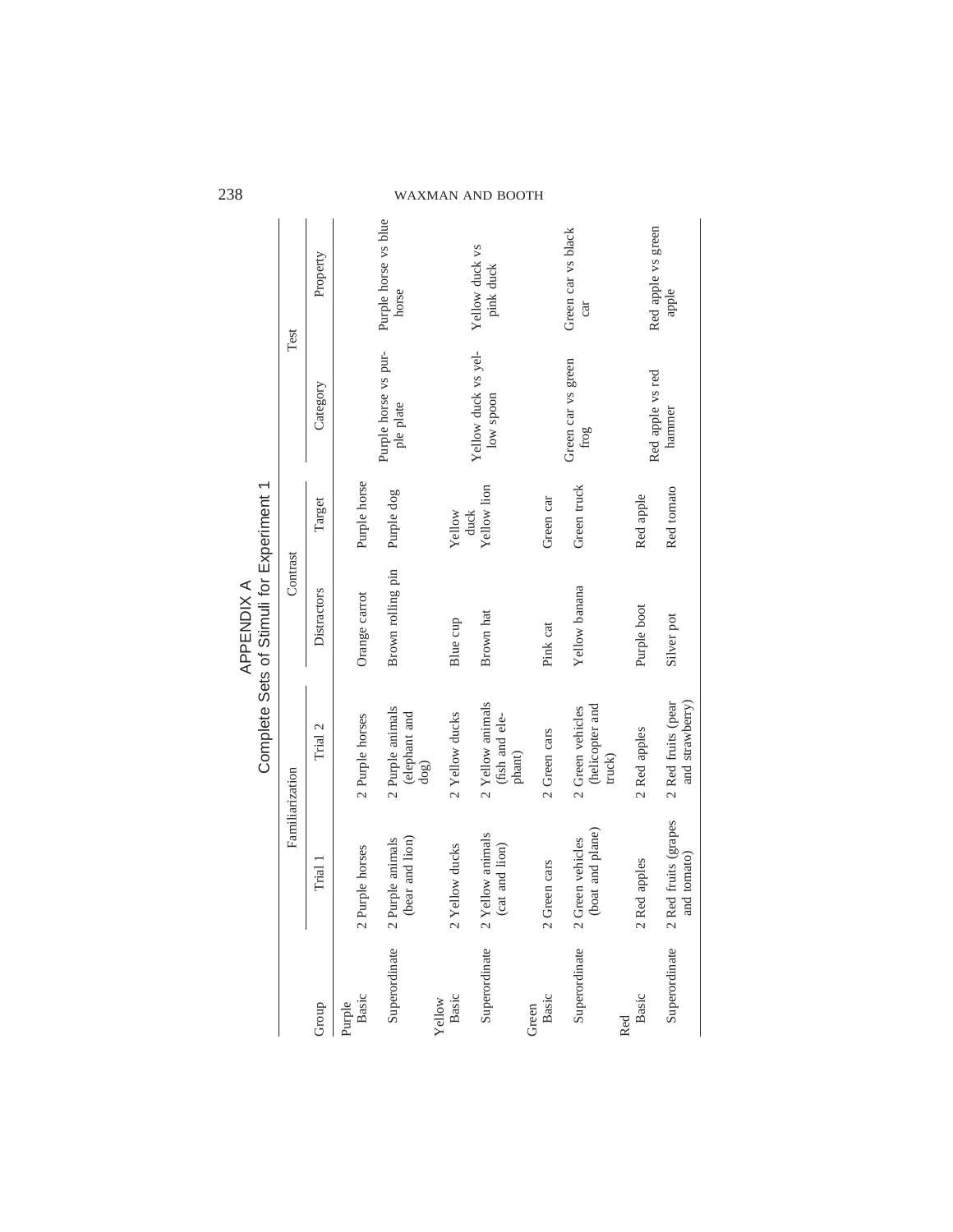|                 |                                                       |                                                   | Complete Sets of Stimuli for Experiment 2<br><b>APPENDIX B</b> |               |                                     |                                 |
|-----------------|-------------------------------------------------------|---------------------------------------------------|----------------------------------------------------------------|---------------|-------------------------------------|---------------------------------|
|                 |                                                       | Familiarization                                   | Contrast                                                       |               |                                     | Test                            |
| Group           | Trial 1                                               | Trial 2                                           | Distractors                                                    | Target        | Category                            | Property                        |
| Basic<br>Rough  | 2 Rough horses                                        | 2 Rough horses                                    | Smooth pepper                                                  | Rough horse   |                                     |                                 |
| Superordinate   | 2 Rough animals<br>(bear and<br>$\text{lion}$         | 2 Rough animals<br>(elephant and<br>dog)          | Smooth rolling<br>pin                                          | Rough dog     | Rough horse vs<br>rough plate       | smooth horse<br>Rough horse vs  |
| Basic<br>Plush  | 2 Plush ducks                                         | 2 Plush ducks                                     | Hard cup                                                       | Plush duck    |                                     |                                 |
| Superordinate   | 2 Plush animals<br>(rabbit and<br>bear)               | 2 Plush animals<br>(dog and but-<br>terfly)       | Hard hat                                                       | Plush dog     | plush spoon<br>Plush duck vs        | Plush duck vs<br>hard duck      |
| Basic<br>Bumpy  | 2 Bumpy cars                                          | 2 Bumpy cars                                      | Cloth carrot                                                   | Bumpy car     |                                     |                                 |
| Superordinate   | 2 Bumpy vehi-<br>and convert-<br>cles (plane<br>ible) | cles (helicop-<br>ter and truck)<br>2 Bumpy vehi- | Smooth wrench                                                  | Bumpy truck   | bumpy frog<br>Bumpy car vs          | Bumpy car vs<br>smooth car      |
| Basic<br>Ribbed | 2 Ribbed apples                                       | 2 Ribbed apples                                   | Burlap block                                                   | Ribbed apple  |                                     |                                 |
| Superordinate   | 2 Ribbed fruits<br>(pepper and<br>tomato)             | 2 Ribbed fruits<br>strawberry)<br>(pear and       | Metal pot                                                      | Ribbed tomato | Ribbed apple vs<br>hammer<br>ribbed | Ribbed apple vs<br>smooth apple |

NOUNS AND ADJECTIVES 239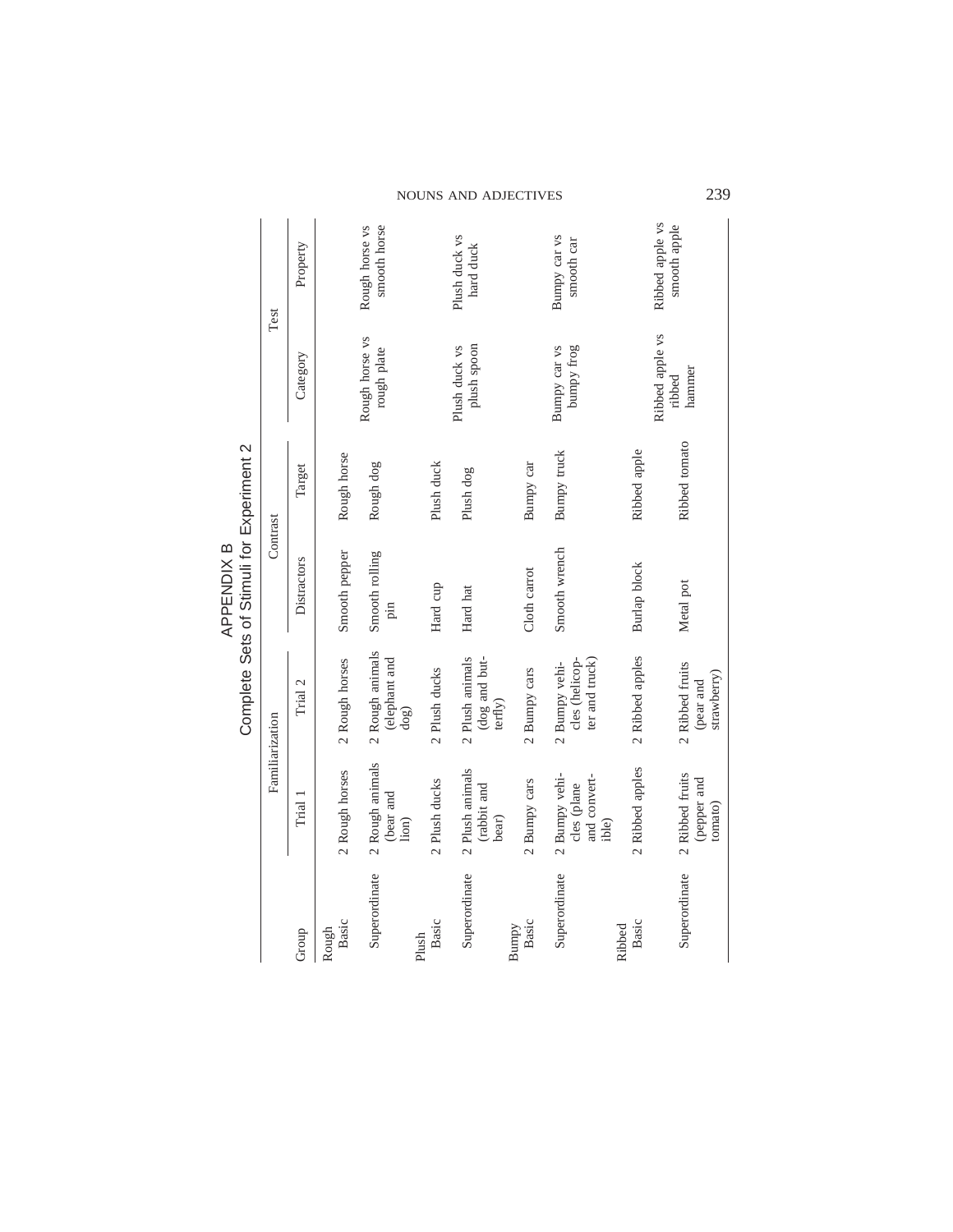#### **REFERENCES**

- Au, T. K. (1990). Children's use of information in word learning. *Journal of Child Language,* **17**(2), 393–416.
- Balaban, M. T., & Waxman, S. R. (1997). Do words facilitate object categorization in 9 month-old infants? *Journal of Experimental Child Psychology,* **64**(1), 3–26.
- Baldwin, D. A., & Markman, E. M. (1989). ''Establishing word-object relations: A first step.'' *Child Development,* **60**(2), 381–398.
- Barsalou, L. W. (1983). Ad hoc categories. *Memory & Cognition,* **11**(3), 211–227.
- Bornstein, M. H. (1985). On the development of color naming in young children: Data and theory. *Brain and Language,* **26**(1), 72–93.
- Bornstein, M. H., Kessen, W., & Weiskopf, S. (1976). Color vision and hue categorization in young human infants. *Journal of Experimental Psychology: Human Perception and Performance,* **2**(1), 115–129.
- Bowerman, M. (1985). What shapes children's grammars? In D. I. Slobin (Ed.), *The crosslinguistic study of language acquisition* (pp. 1257–1319). Hillsdale, NJ: Erlbaum.
- Dixon, R. M. W. (1982). *Where have all the adjectives gone?* Berlin: Mouton.
- Fenson, L., Dale, P. S., Reznick, S. J., Bates, E., et al. (1994). Variability in early communicative development. *Monographs of the Society for Research on Child Development,* **59**(5), v-173.
- Fulkerson, A. L., & Haaf, R. A. (1998, March). *New words for new things: The relationship between novel labels and twelve-month-olds' categorization of novel objects.* Poster presented at International Conference on Infant Studies, Atlanta, GA.
- Gelman, S. A. (1996). Concepts and theories. In R. Gelman & T. Kit-Fong Au (Eds.), *Perceptual and cognitive development: Handbook of perception and cognition,* (2nd ed.). San Diego, CA: Academic Press.
- Gelman, S. A., & Medin, D. (1993). What's so essential about essentialism?: A different perspective on the interaction of perception, language, and conceptual knowledge. *Cognitive Development,* **8**(2), 157–167.
- Gelman, S. A., & Taylor, M. (1984). How two-year-old children interpret proper & common names for unfamiliar objects. *Child Development,* **55**(4), 1535–1540.
- Gentner, D. (1982). Why nouns are learned before verbs: Linguistic relativity versus natural partitioning. In S. Kuczaj (Ed.), *Language development. Vol 2: Language, thought, and culture* (pp. 301–334). Hillsdale, NJ: Erlbaum.
- Gentner D., & Waxman, S. R. (June 1994). *Perceptual and conceptual bootstrapping in early word meaning.* Paper presented at the International Conference on Infancy Studies, Paris, France.
- Gleitman, L. R. (1990). The structural sources of verb meanings. *Language Acquisition,* **1,**  $3 - 55$ .
- Goldstone, R. L., & Barsalou, L. W. (1998). Reuniting perception and conception. *Cognition,* **65,** 231–262.
- Grimshaw, J. (1994). Lexical reconciliation. *Lingua, 92,* 411–430.
- Hall, D. G., Waxman, S. R., & Hurwitz, W. (1993). How two- and four-year-old children interpret adjectives and count nouns. *Child Development,* **64**(6), 1651–1664.
- Huttenlocker, J., & Smiley, P. (1987). Early word meaning: The case of object names. *Cognitive Psychology,* **19,** 63–89.
- Imai, M. (1999). Constraint on word-learning constraints. *Japanese Psychological Research,* **41**(1), 5–21.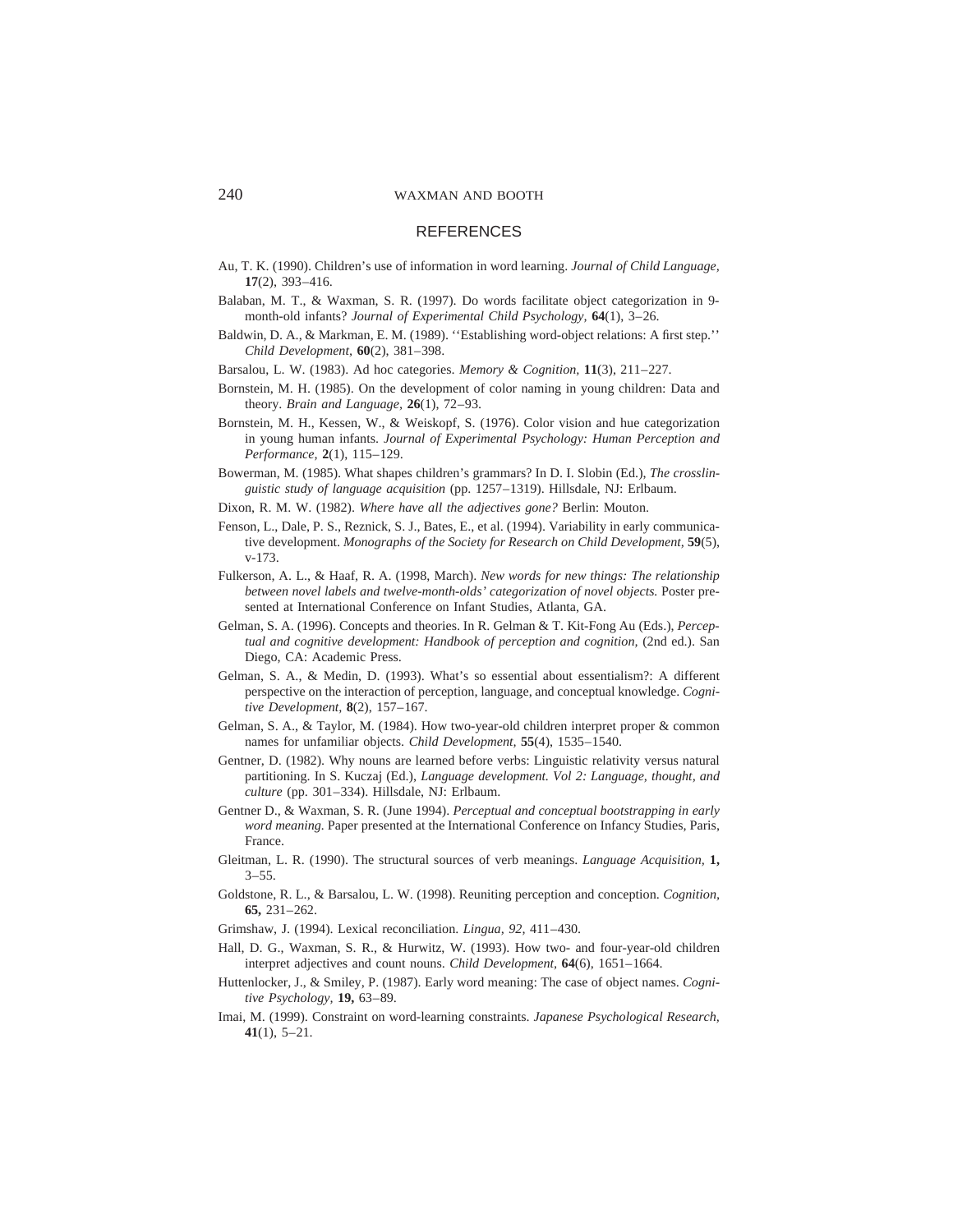- Jusczyk, P. (1997). Finding and remembering words: Some beginnings by English learning infants. *Current Directions in Psychological Science,* **6**(6), 170–174.
- Jusczyk, P. W., & Kemler Nelson, D. G. (1996). Syntactic units, prosody, and psychological reality during infancy. In J. L. D. K. Morgan (Ed.), *Signal to syntax: Bootstrapping from speech to grammar in early acquisition* (pp. 389–408). Mahwah, NJ: Erlbaum..
- Keil, F. C. (1994). The birth and nurturance of concepts by domains: The origins of concepts of living things. In L. A. Hirschfeld & S. A. Gelman (Eds.), *Mapping the mind: Domain specificity in cognition and culture* (pp. 234–254). New York: Cambridge Univ. Press.
- Klibanoff, R. S., & Waxman, S. R. (2000). Basic level object categories support the acquisition of novel adjectives: Evidence from preschool-aged children. *Child Development,* **71**(3), 649–659.
- Maratsos, M. (1998). The acquisition of grammar. In W. Damon (Series Ed.), D. Kuhn, & R. S. Siegler (Vol. Ed.), *Handbook of child psychology. Vol. 2: Cognition, perception and language* (5th ed., pp. 421–466). New York: Wiley.
- Mintz, T. H., Newport, E. L., & Bever, T. G. (under review). The distributional structure of grammatical categories in speech to young children.
- Morgan, J. L., & Demuth, K. (Eds.) (1996). *Signal to syntax: Bootstrapping from speech to grammar in early acquisition.* Mahwah, NJ: Erlbaum.
- Murphy, G. L., & Medin, D. L. (1985). The role of theories in conceptual coherence. *Psychological Review,* **92**(3), 289–316.
- Pinker, S. (1984). *Language learnability and language development.* Cambridge, MA: Harvard Univ. Press.
- Prasada, S. (1992). *Acquisition of adjective meanings: A lexical semantic approach.* Unpublished doctoral dissertation, MIT, Cambridge, MA.
- Quinn, P. C., & Eimas, P. D. (2000). The emergence of category representations in infancy: Are separate perceptual and conceptual processes required? *Journal of Cognition and Development,* **1,** 55–61.
- Ruff, H. A. (1986). Components of attention during infants' manipulative exploration. *Child Development,* **57**(1), 105–114.
- Shi, R., Werker, J. F., & Morgan, J. M. (1999). Newborn infants' sensitivity to perceptual cues to lexical and grammatical words. *Cognition,* **72,** B11–B21.
- Smith, L. B. (1999). Children's noun learning: How general learning processes make specialized learning mechanisms. In B. MacWhinney et al. (Ed.), *The emergence of language* (pp. 277–303). Mahwah, NJ: Erlbaum.
- Talmy, L. (1985). Lexicalization patterns: Semantic structure in lexical forms. In T. Shopen (Ed.), *Language typology and syntactic description* (Vol 3, pp. 249–291). San Diego: Academic Press.
- Tomasello, M., & Olguin, R. (1993). Twenty-three-month-old children have a grammatical category of noun. *Cognitive Development,* **8**(4), 451–464.
- Valian, V. (1986). Syntactic categories in the speech of young children, *Developmental Psychology,* **22**(4), 562–579.
- Waxman, S. R. (in press). Early word learning and conceptual development: Everything had a name, and each name gave birth to a new thought. In U. Goswami (Ed.), *Blackwell handbook of childhood cognitive development.* Oxford, UK: Blackwell Publishers.
- Waxman, S. R. (1998). Linking object categorization and naming: Early expectations and the shaping role of language. In D. Medin (Ed.), *The psychology of Learning and Motivation* (Vol. 38), pp. 249–291. San Diego: Academic Press.
- Waxman, S. R. (1999). Specifying the scope of 13-month-olds' expectations for novel words. *Cognition,* **70**(3), B35–B50.